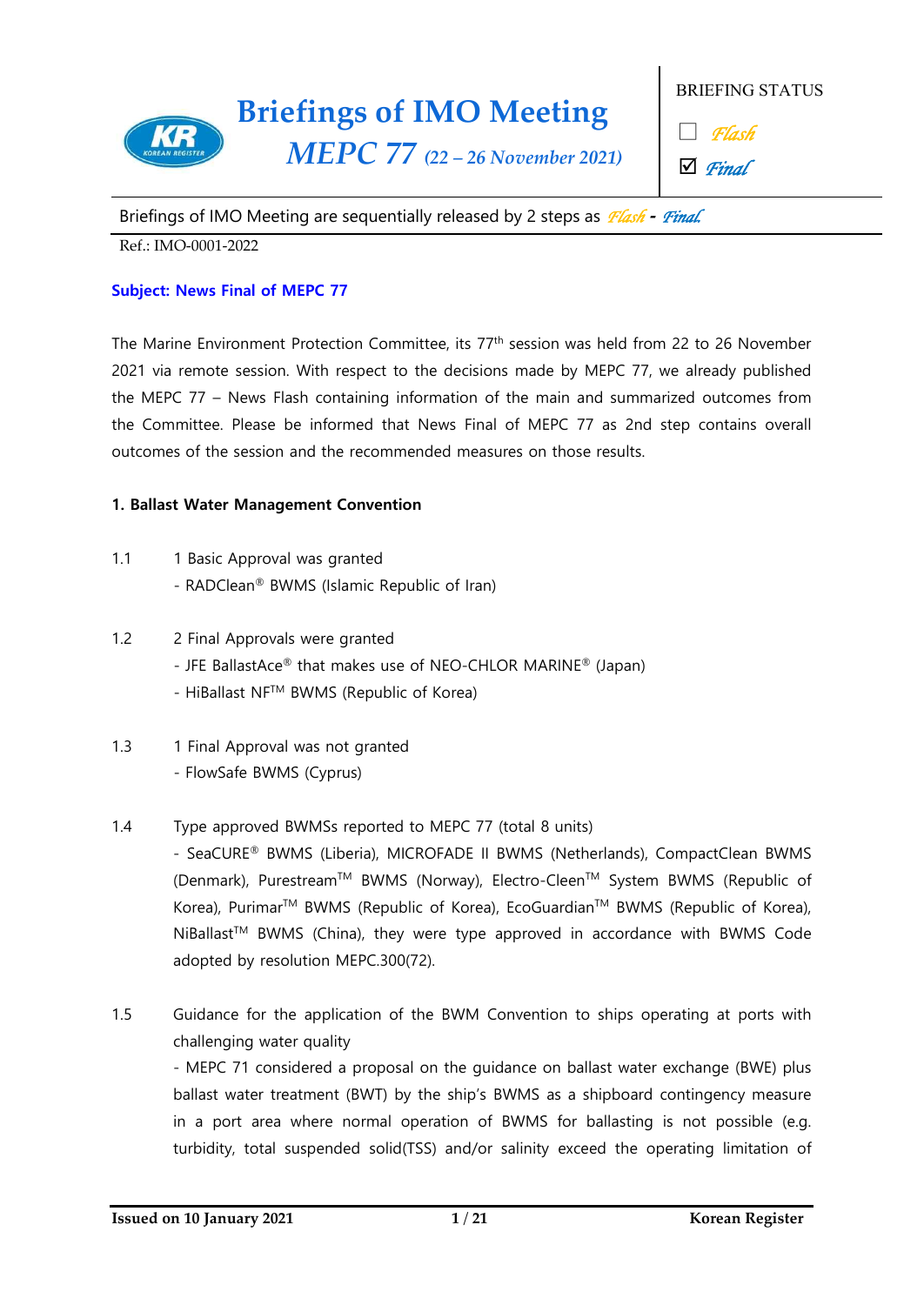

*MEPC 77 (22 – 26 November 2021)*

BRIEFING STATUS

□ *Flash*

þ *Final*

### Briefings of IMO Meeting are sequentially released by 2 steps as *Flash* **-** *Final.*

#### Ref.: IMO-0001-2022

BWMS). But, the Committee referred this proposal to PPR 5 for further consideration. - During the discussion of PPR 5, some concerns were raised with respect to the aspects such as whether the proposed measures would fall under the definition and scope of contingency measures or would create disproportionate administrative and financial burden such as identification of areas where ballast water should not be loaded due to the water quality, mutual agreement among the Parties to the Convention for identifying port areas with challenging water quality and/or alternative source of less challenging water if provided by the port, etc.<br>- MEPC 77 further considered various proposals and comments on a guidance on the

application of the BWM Convention to ships operating at ports with challenging water quality with following key elements:

.1 In the case of entry into a port area with high level of turbidity, high level of total suspended solids or low salinity that exceed the operational limitation of a ship's BWMS, the ship may intake ballast water bypassing the BWMS and then move to an area where the BWMS can be operated to exchange ballast water using water treated by BWMS, with appropriate records on the uptake of ballast water and its exchange plus treatment operations in the ballast water record book;

.2 Ballast water exchange area may be the high seas at least 200 nautical miles from the nearest land and in water at least 200 meters in depth. If this option is not possible, the area would be designated areas for ballast water exchange, if established by the port State or at least 50 nautical miles from the nearest land and in water at least 200 meter in depth.

- MEPC 77 could not reach a consensus on the proposed guidance due to the divergent views raised in terms of regulatory, technical and safety implication of conducting BWE plus BWT, while the Committee agreed upon the elements to be further considered at MEPC 78 with a view to finalizing the guidance, which include the focus as to identifying situations where water quality inoperable due to TSS and turbidity, the approach similar to the contingency measures in the context of BWM.2/Circ.62 and the consultation with the Administration and/or port Authorities in case of BWE plus BWT, etc.

### 1.6 Unified Interpretation of regulations E-1.1.1 and 1.1.5 of BWM Convention

- MEPC 75 adopted Res.MEPC.325(75) on draft amendments to regulation E-1 of the BWM Convention concerning a mandatory requirement on commissioning testing of BWMS and approved BWM.2/Circ.70/Rev.1 on 2020 Guidance for the commissioning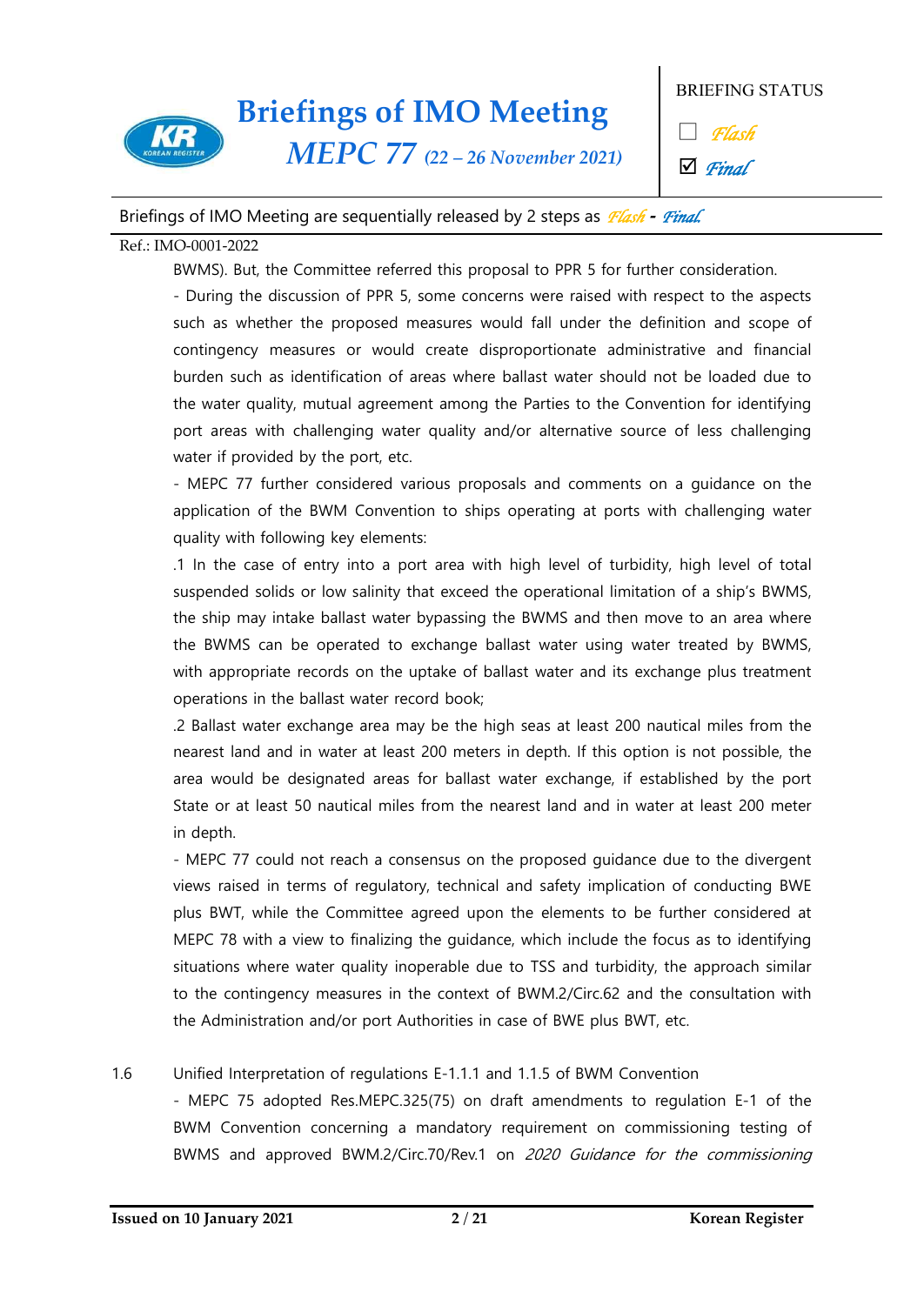

*MEPC 77 (22 – 26 November 2021)*

BRIEFING STATUS

□ *Flash*

þ *Final*

### Briefings of IMO Meeting are sequentially released by 2 steps as *Flash* **-** *Final.*

### Ref.: IMO-0001-2022

testing of ballast water management systems, as amended. In light of this, the amendments do not explicitly provide an exact timing for the mandatory implementation of the commissioning testing of individual BWMS, whereas those amendments will enter into force on 1 June 2022.<br>- Given the various questions raised by industries as to whether mandatory testing

should be undertaken based on the "actual completion date", "construction (the keel is laid) date", "date of reception for a survey application" or "date of commencement of the commissioning testing", MEPC 77 approved BWM.2/Circ.76 on the unified interpretation stipulating that the commissioning testing with a biological test in accordance with BWM.2/Circ.70/Rev.1 should be conducted if the initial or additional survey is completed on or after 1 June 2022.

1.7 Experience Building Phase<br>- In accordance with the basic principle that ship owner who have already installed BWMS type approved in accordance with old G8 guidelines onboard should not be required to replace BWMS fitted onboard, for the life of the ship or the system, whichever comes first, due to occasional lack of efficacy for reasons that beyond the control of the ship owner and ship's crew, MEPC 71 adopted Res.MEPC.291(71) which provides the basic structure of the Experience Building Phase (EBP). In addition, MEPC 72 approved BWM.2/Circ.67 and MEPC 74 further approved revised BWM.2/Circ.67/Rev.1 on data gathering and analysis plan for implementing Experience Building Phase.<br>- The EBP is structured as three stages: a data gathering stage, a data analysis stage, and

a Convention review stage. The EBP begun with the entry into force of the Convention and will end with the entry into force of the package of priority amendments. As per the initial timeline for the EBP as described in BWM.2/Circ.67/Rev.1, three years of data should have been gathered and a draft analysis report of the gathered data should have been completed. It was noted that information gathered during the EBP was provided by some delegations and only four Member States in total had submitted data to the IMO so far, representing a very limited number of ships.<br>- Having noted that the substantial data corresponding to approximately 15,000 ships

has been collected so far and being analyzed with a view to submission of the full data analysis report to MEPC 78, MEPC 77 deferred its consideration of the proposals submitted as well as the final report to be submitted by the Secretariat to MEPC 78.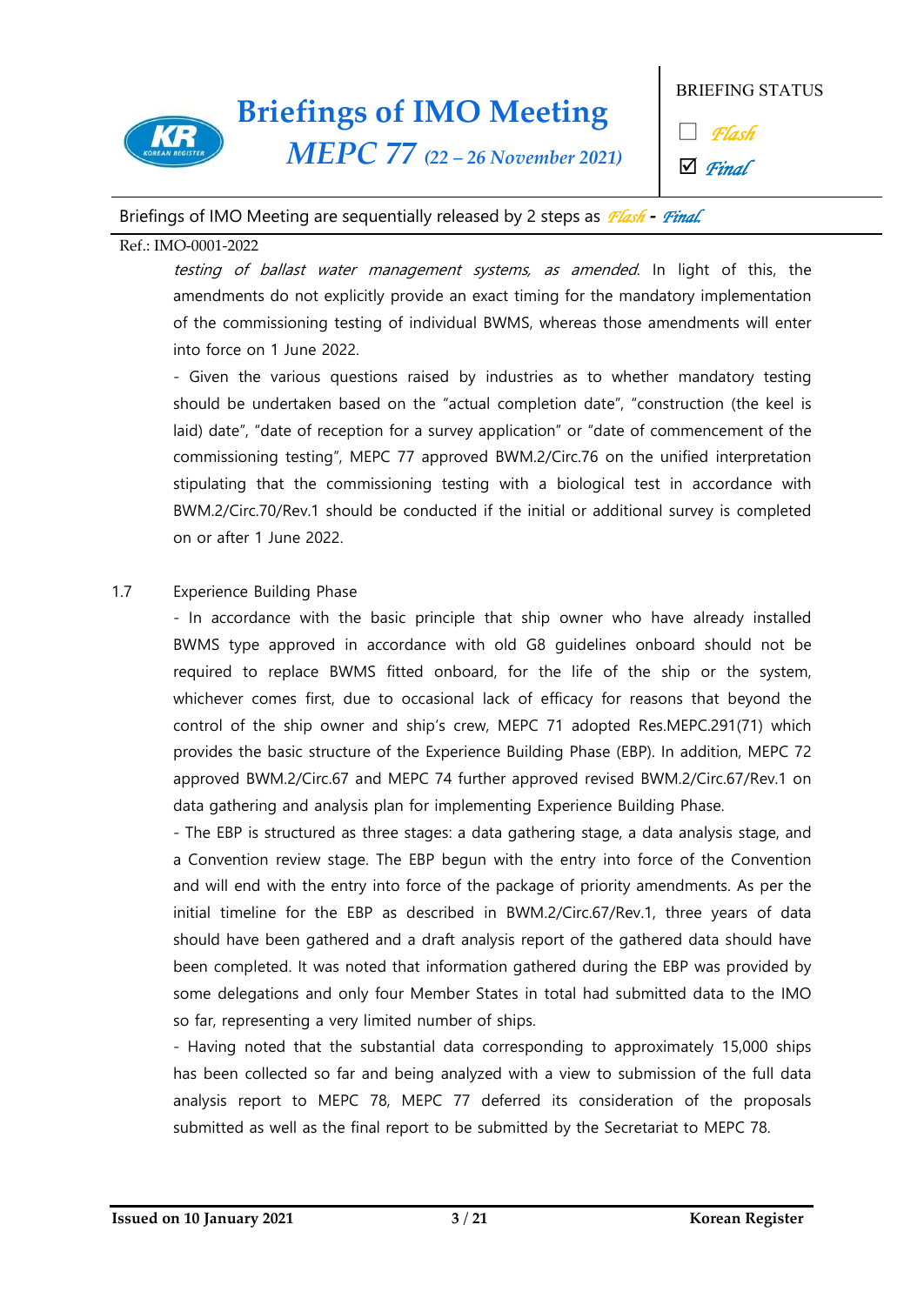

### BRIEFING STATUS

□ *Flash*

þ *Final*

### Briefings of IMO Meeting are sequentially released by 2 steps as *Flash* **-** *Final.*

#### Ref.: IMO-0001-2022

1.8 Application of the BWM Convention to specific ship types

- MEPC 74 considered proposals seeking possible amendments to the BWM Convention extending regulation A-5 (equivalent compliance) to multipurpose salvage ships and possible exemptions of the Convention to rescue tug boat, due to the ambiguity as to whether salvage ships more than 50 meters in length fall under regulation A-5, the lack of space for retrofitting a BWMS onboard and no ballasting and cargo handling during normal operation. After consideration, it was decided that existing guidance such as BWM.2/Circ.44 (options for ballast water management for Offshore Support Vessels in accordance with the BWM Convention) could be amended to address this matter, and

proposals to this effect were invited to future session for further consideration. - A proposed guidance on options for compliance with the BWM Convention for all ships to address above issue was submitted to MEPC 75, but its consideration was deferred to future session.<br>- Having noted that there had been deliberations among some key delegations, MEPC 77

deferred its discussion to the next session and invited interested parties to cooperate for developing updated proposals to be submitted to next session.

### 1.9 Unified Interpretation to regulation B-3.10 of BWM Convention

- MEPC 77 considered a unified interpretation to regulation B-3.10 of BWM Convention proposed for clarifying determination of the implementation date of the D-2 biological standard for ballast water management based on the IOPP renewal survey. It was identified that next IOPP renewal survey for the ships which are constructed before 8 September 2017 and which completes the initial survey after 8 September 2019 may be designated after 8 September 2024, and therefore the deadline for D-2 compliance may

be after 8 September 2024.<br>- Bearing in mind that the fundamental purpose of regulation B-3, as amended by Res.MEPC.297(72), was to ensure that all ships as well as existing ships to which this Convention applies comply with D-2 performance standard by 8 September 2024, a clarification is needed as to whether the deadline for D-2 compliance for those ships referred above may be after 8 September 2024 or not. In this regard, the Committee referred this proposal to 9<sup>th</sup> session of PPR Sub-Committee for further consideration.

### **1.10 Considerations for ship owners, builders and related stakeholders**

- Regarding the guidance for the application of the BWM Convention to ships operating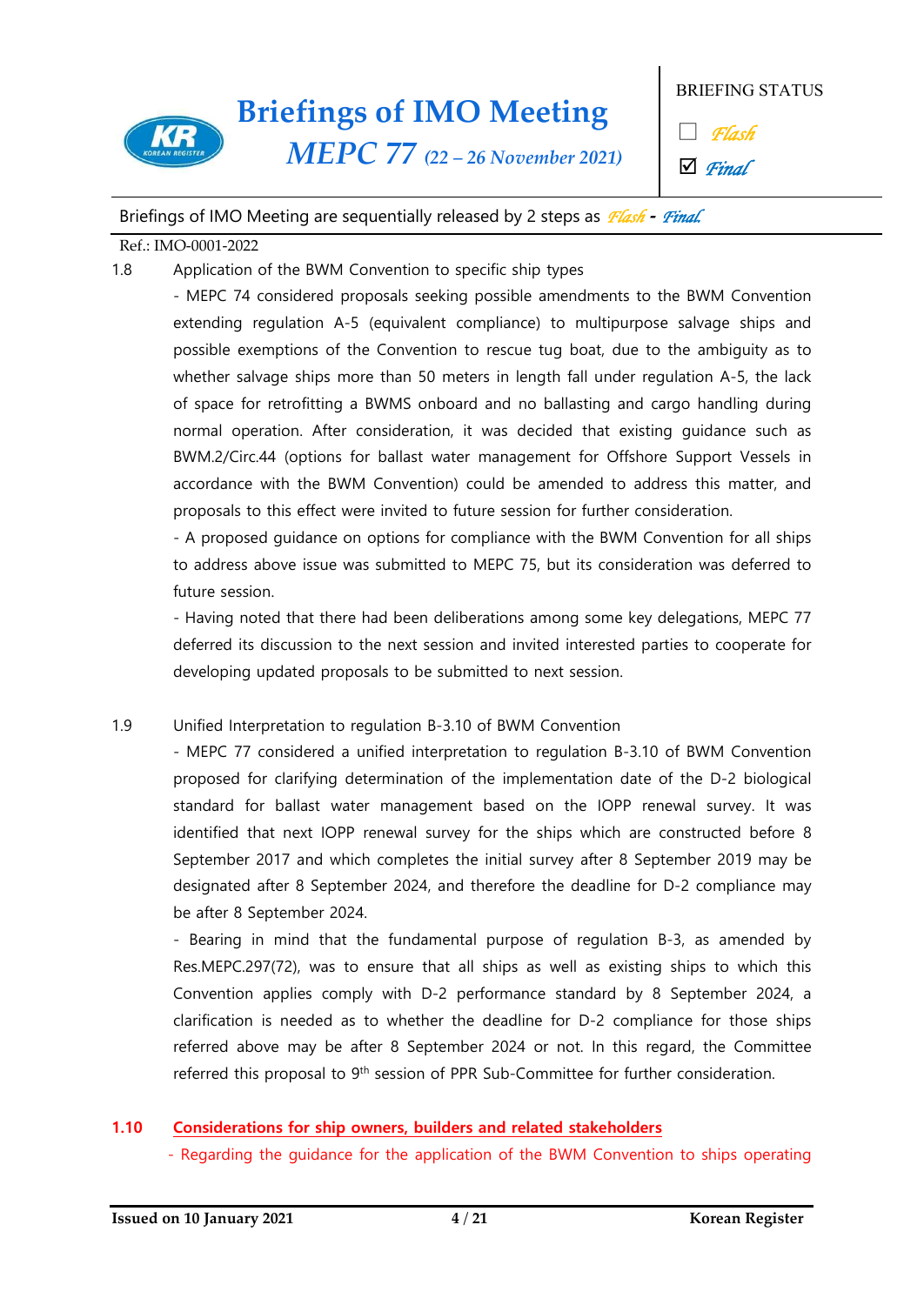

*MEPC 77 (22 – 26 November 2021)*

BRIEFING STATUS

□ *Flash*

þ *Final*

### Briefings of IMO Meeting are sequentially released by 2 steps as *Flash* **-** *Final.*

### Ref.: IMO-0001-2022

at ports with challenging water quality referred in paragraph 1.5 above, given that there may be some countries or port authorities accepting BWE + BWT as their national legislation and/or port regulations despite no decisions taken from MEPC yet, interested parties are invited to consult with the port authorities to ensure the smooth implementation of the Convention in case of the event. For more detailed instruction, please refer to previous Technical Information (2019-IMO-06, para.6).<br>- Regarding the unified Interpretation of regulations E-1.1.1 and 1.1.5 of BWM Convention

referred in paragraph 1.6 above, please be informed that, irrespective of the actual completion date of commissioning testing following the installation of BWMS onboard, the commissioning testing with biological test will be mandatory where the initial survey for new ships under construction and additional survey for existing ships subject to the installation of BWMS are scheduled to be completed as of 1 June 2022. Moreover, bearing in mind that the delivery date of new ships mostly coincides with the completion date of the initial survey of IMO Convention, it is required to identify the ships delivery schedules for ensuring the compliance with the relevant requirements.

### **2. Air Pollution and Energy Efficiency Regulation**

2.1 2021 Guidelines for Exhaust Gas Cleaning System (2021 EGCS Guidelines)

- MEPC 77 considered draft 2021 Guidelines for Exhaust Gas Cleaning System (EGCS) developed by PPR 7, with following outstanding issues and proposals for further refinement of the Guidelines:

.1 Proposed revision to definition of "Phenanthrene equivalent" for clarifying the ranges of wavelengths used to measure 16 PAHs in PAH mixture, including phenanthrene;

.2 Proposed revision to the requirements of turbidity monitoring equipment to align with ISO 7027;

.3 Proposed 12-month grace period after adoption of new Guidelines. 6-month grace period referred to in the current draft Guidelines would not be sufficient due to a number of instances where EGCSs were contracted to be delivered on or after the application date and the possibility that EGCS design based on 2015 Guidelines may already be in the approval process;

.4 Proposed revision to paragraph 10.1.6.1 to align with Res.MEPC.307(73) on 2018 Guidelines for the discharge of exhaust gas recirculation (EGR) bleed-off water. This is to exclude additional assessment of discharge water where additives such as neutralization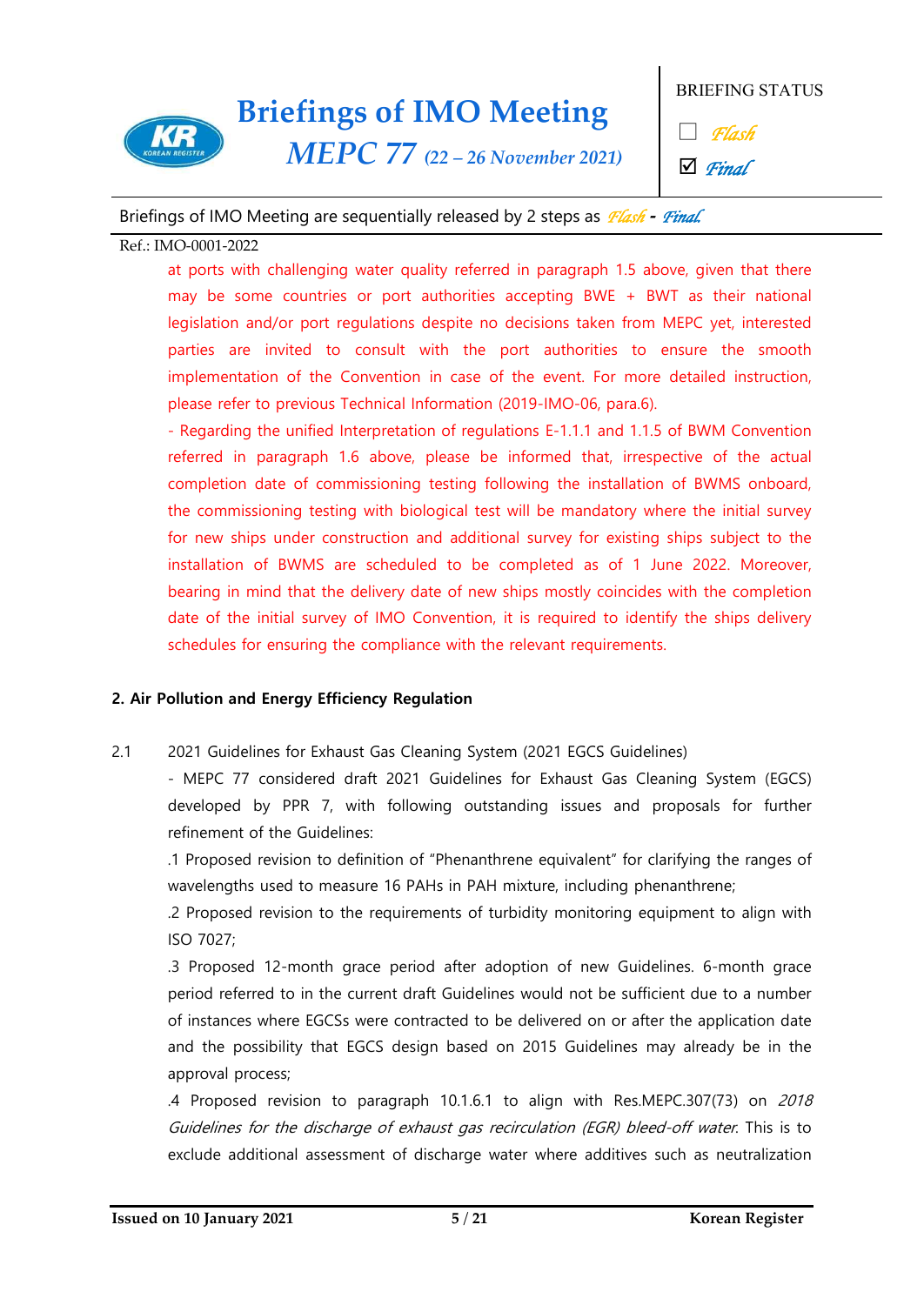

*MEPC 77 (22 – 26 November 2021)*

BRIEFING STATUS

□ *Flash*

þ *Final*

### Briefings of IMO Meeting are sequentially released by 2 steps as *Flash* **-** *Final.*

#### Ref.: IMO-0001-2022

agents, such as sodium hydroxide (NaOH); and flocculants used for approved oily-water separating equipment are used, provided that the discharge water pH does not exceed 8.0; and

.5 Results of the study for EGCS discharge water that the concentration of PAHs measured onboard using Penanthrene equivalent was quite different from that analyzed in the laboratory using EPA16 PAHs.<br>- After consideration, MEPC 77 adopted Res.MEPC.340(77) on the "2021 Guidelines for the

Exhaust Gas Cleaning Systems" with the following agreements:

1. Clarification on the application dates (the dates the keels of which are laid on or after the application date, or a contractual delivery date of EGCS on or after the application date where the date the keels of which are laid was before the application date);

.2 The originally proposed 6 months grace period after the adoption of the Guidelines was agreed instead of newly proposed 12 months grace period;

.3 Clarification on a definition of "Phenanthrene equivalent" so as to reflect that any wavelength that falls within in the range is acceptable (244-264 nm excitation and 310- 410 nm detection);

.4 Clarification on the requirements for turbidity monitoring equipment to align with ISO 7027 (Turbidimeter should identify when the turbidity is unable to be reliably quantified);

.5 2021 Guidelines also apply to existing EGCSs to which amendments to ETM-A(EGCS Technical Manual Scheme A) and ETM-B as specified in 4.2.2.4 and 5.6.3 of the guidelines were undertaken on or after the application date; and

.6 Clarifications to paragraph 10.1.6.1 of the guidelines to exclude additional assessment of discharge water where additives such as neutralization agents such as sodium hydroxide; and flocculants which are used for approved oily-water separating equipment are used, provided that the discharge water pH does not exceed 8.0.

2.2 Evaluation and harmonization of rules and guidance on the discharge of discharge water from EGCS into the aquatic environment, including conditions and areas

- EGCS discharge water contains various contaminants such as Sulphur oxides, Nitrogen oxides and other mixtures originated from the engine's exhaust gas. It is noted that the mixtures of compounds when discharged overboard were identified to have negative impacts on the marine environment. Accordingly, many countries have been regulating the discharge of wash water from open-loop scrubber in their territorial water and port limits via their national legislation. Moreover, there have been many proposals and views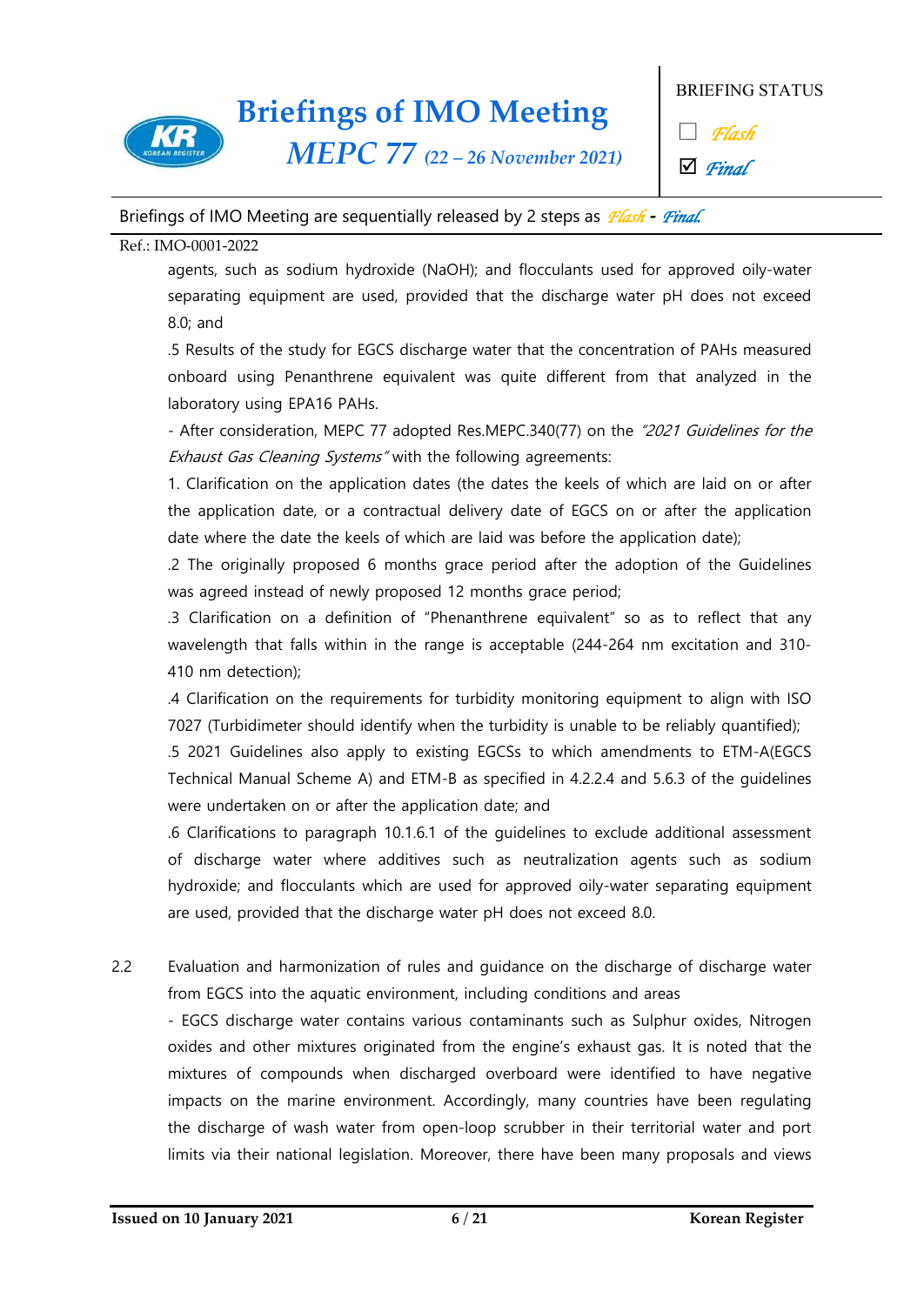

*MEPC 77 (22 – 26 November 2021)*

BRIEFING STATUS

□ *Flash*

þ *Final*

### Briefings of IMO Meeting are sequentially released by 2 steps as *Flash* **-** *Final.*

#### Ref.: IMO-0001-2022

that the measures such as prohibition of EGCS discharge water in Particularly Sensitive Sea Areas (PSSAs) and special areas, more strict limits for contaminants and further development of standards and protocols for measuring, monitoring and reporting on EGCS discharge water parameters should be considered and explored, with a view to minimizing or removing unintended risks to the marine environment.

- In this context, recognizing the need for uniform and clear regulatory measures to manage the environmental and economic impacts both for the industry and countries, PPR 7 agreed with the general structure of the scope consisting of 4 parts, i.e. Risk and Impact assessment, Delivery of EGCS residues, Regulatory matters and Database of substances, and further agreed to change to title of the output to "Evaluation and harmonization of rules and guidance on the discharge of discharge water from EGCS into the aquatic environment, including conditions and areas".

- Some studies in terms of EGCS discharge water were provided as follows:

.1 A study of an actual sample suggests that the discharge from open-loop scrubber potentially will be more risky to the marine environment than the discharge water generated from a closed-loop scrubber;

.2 A study concludes that the environment effect of discharge water is dependent on the location, with risks due to short-term exposure to marine organisms in the open sea being minimal. But, in the case of high traffic areas the allowable concentration level could be potentially exceeded; and

.3 A study suggests that risks of such discharge water to marine organisms were within the acceptable range.

- After extensive debates, particularly taking into account that re-establishment of GESAMP to further consider the proposals would not be feasible due to time constraints and urgency of this work, MEPC 77 approved the draft revised title and scope of work on "Evaluation and harmonization of rules and guidance on the discharge of discharge water from EGCS into the aquatic environment, including conditions and areas", with a target completion year of 2022. Moreover, the Committee further agreed to request GESAMP to review the proposals and provide their recommendation or advice to PPR Sub-Committee.

2.3 Guidance on indication of ongoing compliance in the case of the failure of a single monitoring instrument, and recommended actions to take if the exhaust gas cleaning system fails to meet the provisions of the EGCS Guidelines.<br>- MEPC 74 approved MEPC.1/Circ.883 providing a *Guidance on indication of ongoing*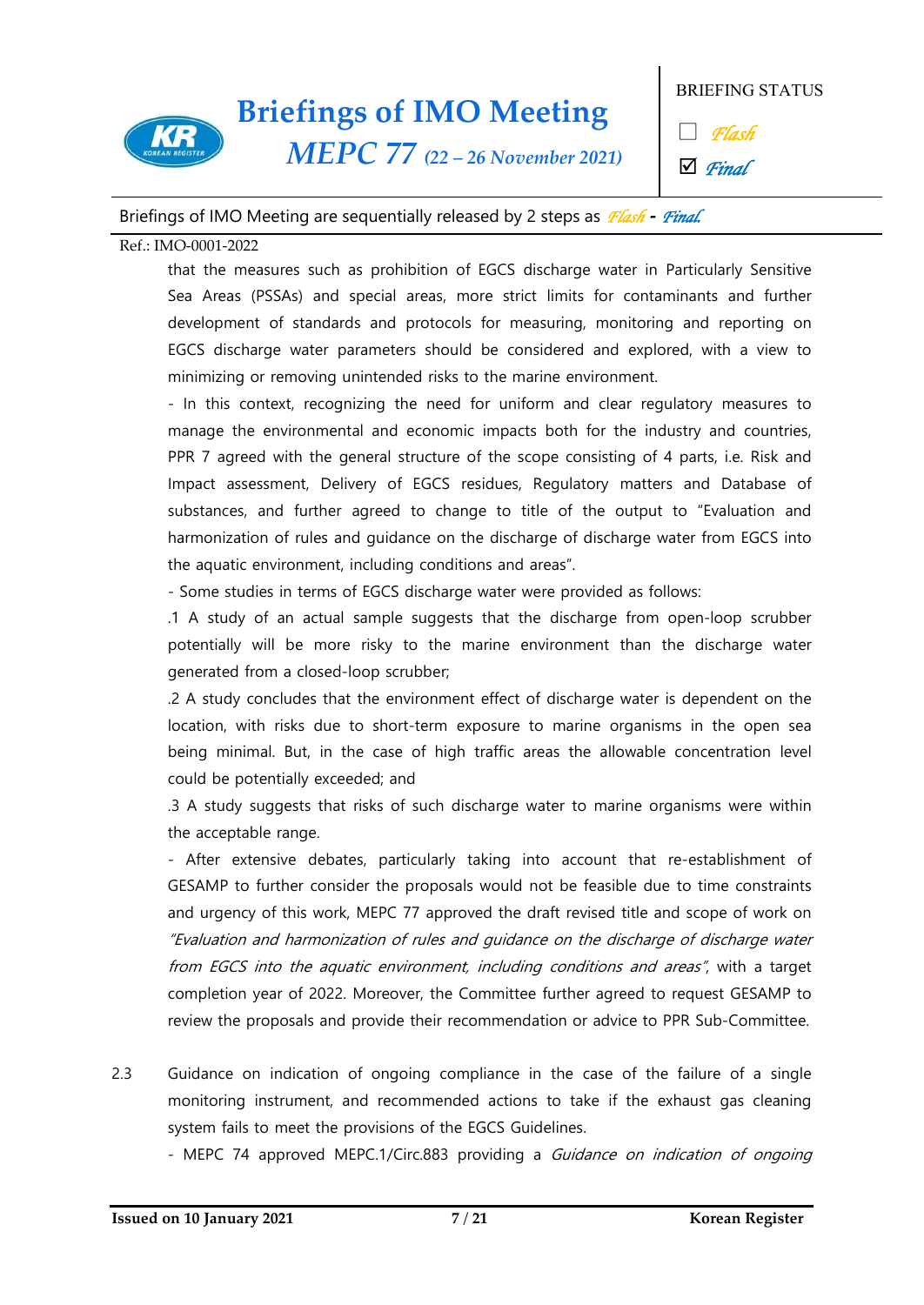

*MEPC 77 (22 – 26 November 2021)*

BRIEFING STATUS

□ *Flash*

þ *Final*

### Briefings of IMO Meeting are sequentially released by 2 steps as *Flash* **-** *Final.*

### Ref.: IMO-0001-2022

compliance in the case of the failure of a single monitoring instrument, and recommended actions to take if the Exhaust Gas Cleaning System (EGCS) fails to meet the provisions of the 2015 EGCS Guidelines (Res.MEPC.259(68)).

- PPR 7 developed revised MEPC.1/Circ.883 for extending the applicability of the guidance to future versions of EGCS guidelines, and reported to the Committee for its approval. - MEPC 77 considered various proposals for amending the guidance as follows:

.1 In case of an EGCS malfunction that lasting more than one hour, tentative use of non compliant fuel oil in a certain circumstance (out of contact with the Administration due to time difference or any other technical reasons for not using compliant fuel oil, etc) needs to be allowed;

.2 Use of non-compliant fuel oil should not be allowed in any cases, and immediate change to compliant fuel oil should be conducted in case of an EGCS malfunction that lasting more than one hour if approved under Scheme B certification; and

.3 The consultation with relevant Authority or Administration in case of the malfunction and its determination on any actions should be agreed upon as soon as possible to avoid sailing being delayed.

- After consideration, MEPC 77 approved MEPC.1/Circ.883/Rev.1 with some modifications to the Guidance as well as a further clarification on the communication with the relevant port States in the case where the ship should exceptionally need to continue on its intended voyage in a non-compliant condition following the EGCS malfunctions.

2.4 2013 Guidance on treatment of innovative energy efficiency technologies for calculation and verification of the attained EEDI (MEPC.1/Circ.815)

- MEPC 65 approved the 2013 Guidance on treatment of innovative energy efficiency technologies for calculation and verification of the attained EEDI (MEPC.1/Circ.815) to incorporate the effect of innovative technologies, such as Wind Assisted Propulsion System (WAPS), into the EEDI framework. The Guidance covers the wind assisted propulsion system, while the global wind probability matrix and technical guidance for performance tests to gain the wind assisted propulsion system force matrix have not been

completed yet.<br>- MEPC 77 considered various proposals for updating this guidance as follows:

.1 Extending the applicability of this guidance to EEXI framework as well;

.2 Updates to the calculation procedure accounting for wind conditions in different global regions, operational variations of ships to account for wind and route optimization, and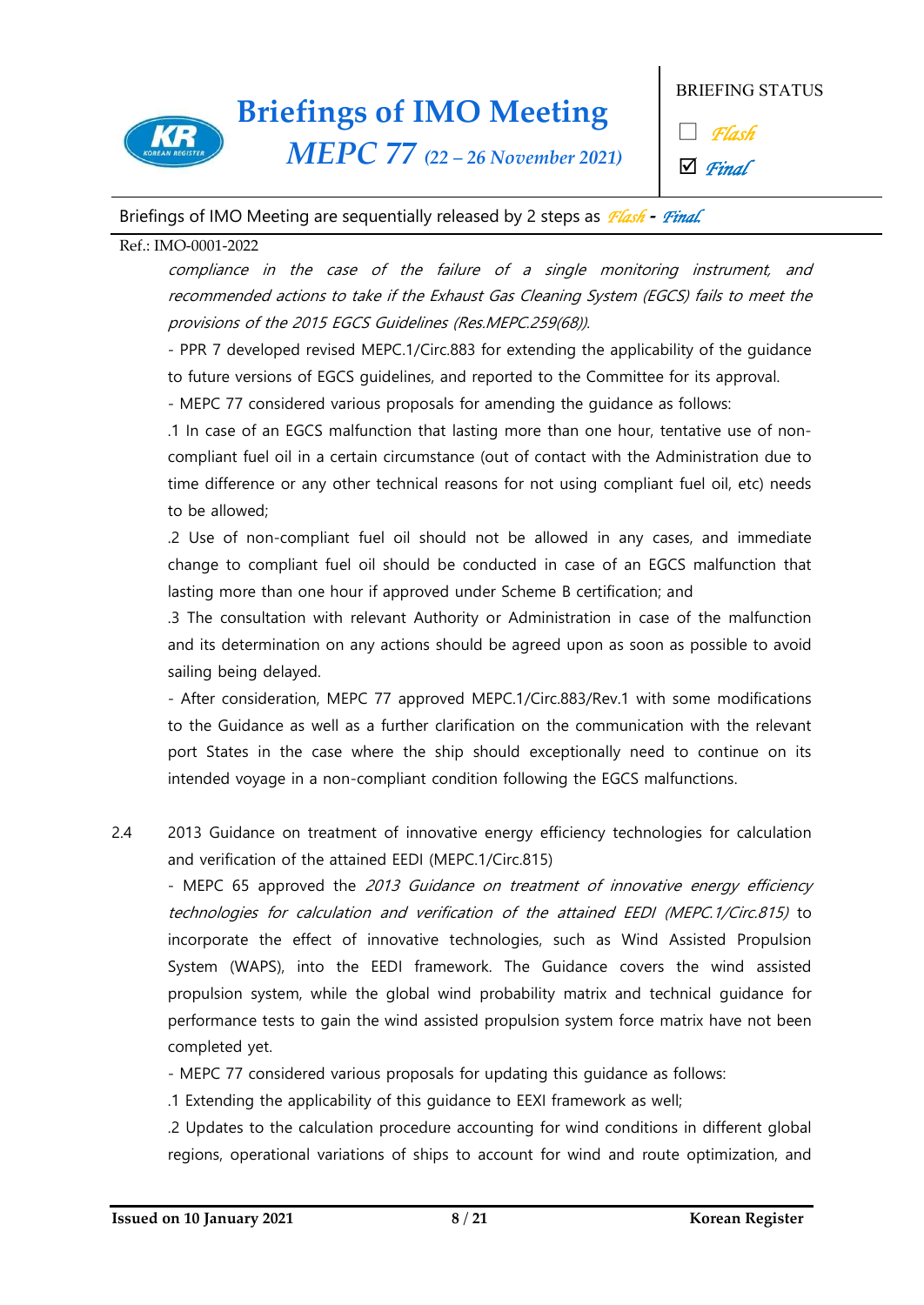

*MEPC 77 (22 – 26 November 2021)*

BRIEFING STATUS

□ *Flash*

þ *Final*

### Briefings of IMO Meeting are sequentially released by 2 steps as *Flash* **-** *Final.*

### Ref.: IMO-0001-2022

options to correctly display real fuel savings in the EEDI result for ships equipped with WAPS technology;

.3 Guidance for the performance of model tests to determine the relevant system force matrix as well as numerical calculations for the determination of the force matrix as an alternative method;

.4 Another option for the model tests which do not investigate the whole superstructure with WAPS of a ship but just a single wind propulsion unit, which is required for some systems(especially rotating sails) to perform the tests with relevant Reynolds numbers; and .5 The need to check that the applied cases are technically reasonable, i.e. that only realistic cases are included and cases where, for example, the heel force exceeds acceptable limits are ignored.

- After consideration, MEPC 77 approved MEPC.1/Circ.896 on the "2021 Guidance on treatment of innovative energy efficiency technologies for calculation and verification of the attained EEDI and EEXI", having the option for using the upper half of the wind matrix where 1/2 is related to the probability that was considered the "more realistic option" in terms of real fuel savings gained.<br>- This updated guidance revokes MEPC.1/Circ.815, and it was agreed to keep the

guidance under review in the light of experience gained in its application.

2.5 Data collection and analysis under regulation 18 of MARPOL Annex VI and the inclusion of flashpoint as mandatory information in the bunker delivery note (BDN)

- MEPC 77 endorsed the recommended improvements to the use interface to the MARPOL Annex VI module on GISIS to allow a more seamless reporting of data on fuel oil availability and non-availability.<br>- Having noted that MSC was developing a number of draft guidelines related to

flashpoint and that a correspondence group was established by MSC 103 to deal with this matter, MEPC 77 agreed to defer the consideration of the inclusion of flashpoint in BDN to future session of MEPC until MSC had completed its work.

### **2.6 Considerations for ship owners, builders and related stakeholders**

- Regarding the 2021 EGCS Guidelines referred in paragraph 2.1 above, please be informed that change of contract for the series ships which have been contracted to be installed with EGCS approved in accordance with 2015 EGCS Guidelines on or after 26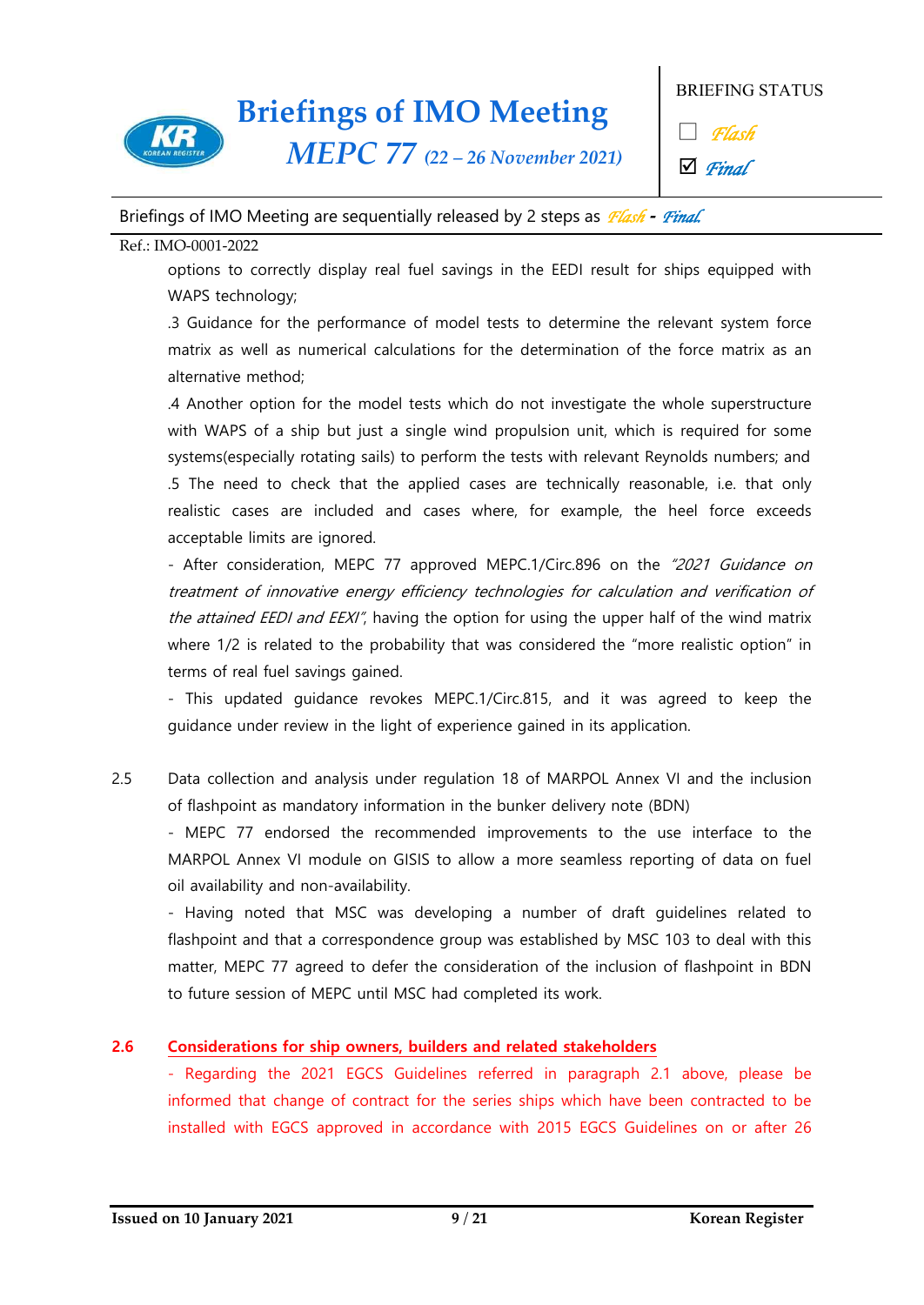

*MEPC 77 (22 – 26 November 2021)*

BRIEFING STATUS

□ *Flash*

þ *Final*

### Briefings of IMO Meeting are sequentially released by 2 steps as *Flash* **-** *Final.*

#### Ref.: IMO-0001-2022

May 2022<sup>1</sup> would be inevitable as 6-month grace period was adopted notwithstanding a proposed 12-month grace period after adoption of new Guidelines. Ship owners, builders and EGCS manufacturers are invited to make best efforts to ensure that EGCS approved in accordance with new Guidelines should be installed onboard in due course.<br>- Regarding the guidance on discharge of discharge water from EGCS referred in

paragraph 2.2 above, the guidance provides IMO member States and industries with the criteria to evaluate its harmfulness in a scientific and objective manner, while it is closely relating to whether discharge water from EGCS is allowed or not, readers are invited to particularly note the future discussion progress and its outcomes from PPR 9 (April 2022) and MEPC 78 (June 2022), or MEPC 79 (December 2022).<br>- Regarding the guidance on the malfunctions of EGCS referred in paragraph 2.3 above,

while the ships fitted with EGCS are voluntarily preparing compliant fuel oils onboard due to the national or port regulations to prohibit discharge of wash water from open-loop EGCS, it is required to communicate with the relevant authorities including the ship's Administration and relevant port State to decide on appropriate action in accordance with the Convention in the case where the ship should exceptionally need to continue on its intended voyage in a non-compliant condition following the EGCS malfunction that lasts

more than 1 hour.<br>- Regarding updated 2013 guidance on the innovative energy efficiency technologies, it should be noted that its applicability was extended to the technologies for complying with EEXI requirements, while the guidance was originally developed for certifying the technologies to comply with EEDI requirements for new ships. In particular, it is noted that these updates do not contain certification requirements by sea trial while wind assisted propulsion system among the technologies corresponding to Category B (engine power reduction) should have been certified at sea trial, and the guidance for the performance of model tests to determine the relevant system force matrix as well as numerical calculations for the determination of the force matrix as an alternative method were also included.

### **3. Reduction of GHG emission from ships**

 $\overline{\phantom{a}}$ 

<sup>&</sup>lt;sup>1</sup> 2021 EGCS Guidelines apply to EGCS installed on ships the keels of which are laid or which are at a similar stage of construction on or<br>after 26 May 2022; or EGCS installed on ships the keels of which are laid or which which have a contractual delivery date of EGCS to the ship on or after 26 May 2022 or, in the absence of a contractual delivery date, the actual delivery of the EGCS to the ship on or after 26 May 2022.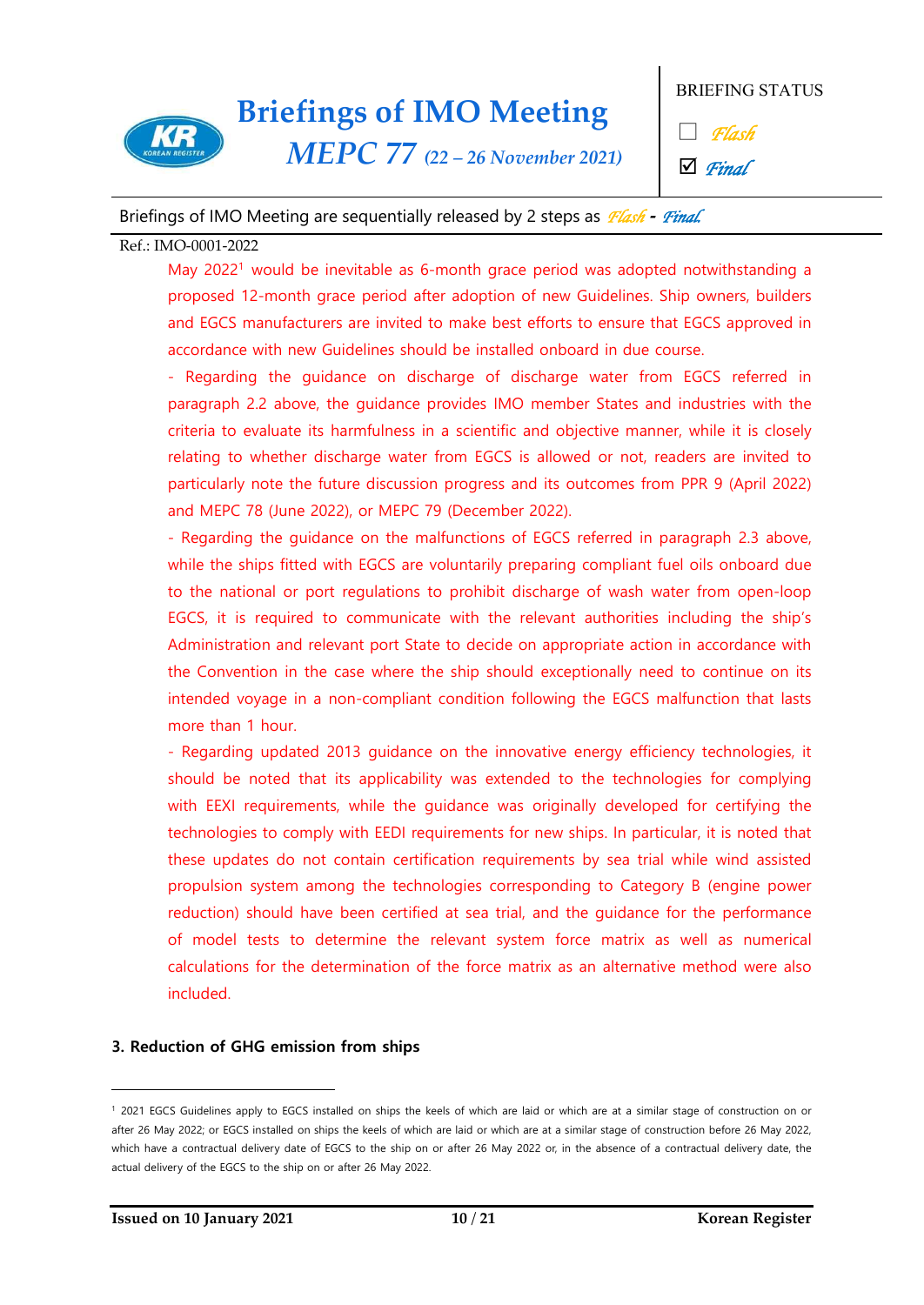

*MEPC 77 (22 – 26 November 2021)*

BRIEFING STATUS

□ *Flash*

þ *Final*

Briefings of IMO Meeting are sequentially released by 2 steps as *Flash* **-** *Final.* 

Ref.: IMO-0001-2022

3.1 Outcome of 9<sup>th</sup> meeting of the Intersessional Working Group on Reduction of GHG Emissions from Ships (ISWG-GHG 9)

- ISWG-GHG 9 was held via a virtual meeting from 15~17 September 2021 to initiate the development of life cycle GHG/Carbon intensity guidelines for all relevant types of fuels and incentive schemes, and the measures to reduce methane slip and emissions of volatile organic compounds.<br>- The group could not fully consider all proposals and comments raised during the

meeting owing to the time constraints and initial stages of the discussion, while following principles for the development of LCA guidelines and measures for methane slip and VOC were agreed:

.1 The scope of the quidelines is Well-to-Tank(WtT)<sup>2</sup> and Tank-to-Propeller(TtP)<sup>3</sup> GHG emissions related to all fuels used for combustion for propulsion and operation onboard a ship. Other short-lived climate pollutants such as NMVOC, NOx, SOx, CO, PM and black carbon are not included in the scope. But, if appropriate at a later stage, the addition of black carbon and other short-lived climate pollutants may be considered;

.2 The GHGs included are carbon dioxide (CO<sub>2</sub>), methane (CH<sub>4</sub>), and nitrous oxide (N<sub>2</sub>O). For, tank-to-propeller emissions,  $CO<sub>2</sub>$  emissions are determined by the fuel type, while  $CH<sub>4</sub>$ and  $N<sub>2</sub>O$  emissions are dependent on the engine generation and type and fuel used;

.3 The GHG emissions are calculated as  $CO_2$ -equivalents ( $CO_{2eq}$ ) using the Global Warming Potential over a 100-year horizon (GWP<sub>100</sub>) as a basis and GWP<sub>20</sub> as comparison purposes; .4 The main "fuel labels" were identified as Fossil, Biomass, Captured Carbon, Zero-carbon and Electricity, which are based on carbon source and other sustainability aspects, and each of which contains sub-categories for the different energy carriers;

.5 Incorporation of default upstream emission values in the IMO lifecycle GHG/carbo intensity assessment of fuels, and its value and assessment needs to be done by experts using a scientific approach;

.6 Methane slip should be addressed in the context of LCA guidelines, taking into account the views that methane emissions constitute a worrying factor as their climate impact would accelerate climate change and should be kept into account when considering the

 $\overline{\phantom{a}}$ 

<sup>&</sup>lt;sup>2</sup> Well-To-Tank emissions factor, also known as upstream or indirect emissions, is an average of all the GHG emissions released into the atmosphere from the production, processing and delivery of a fuel or energy vector.

<sup>3</sup> **Tank-To-Wake(Propeller)** emissions factor, also known as downstream or direct emissions, is an average of all the GHG emission released into the atmosphere from a fuel consumption to operate a ship.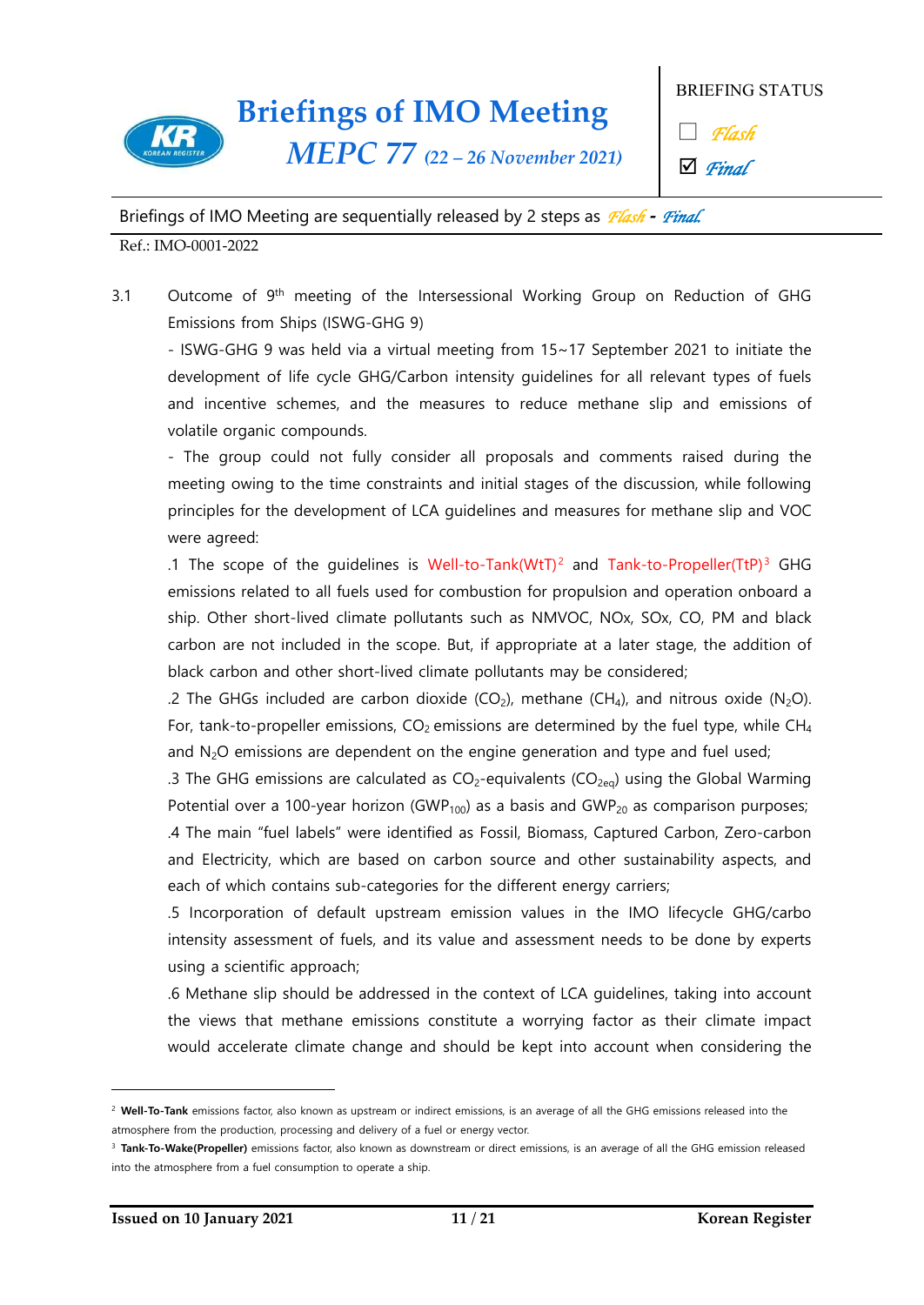

*MEPC 77 (22 – 26 November 2021)*

BRIEFING STATUS

□ *Flash*

þ *Final*

### Briefings of IMO Meeting are sequentially released by 2 steps as *Flash* **-** *Final.*

#### Ref.: IMO-0001-2022

future development of "Phase 4" of the EEDI; and

.7 Further investigation on how the reduction of VOC emissions could contribute to the implementation of the *Initial IMO Strategy on reduction of GHG emissions from ships.*<br>There was also a need to further examine the potential of the existing regulatory framework (MARPOL Annex VI, regulation 15) and consider if there was a way to improve it, taking into account the cost-effectiveness of control measures such as increasing

settings of pressure/vacuum (P/V) valves from current standard at 0.14 bar to 0.2 bar.<br>- Given the principles and views above, the group developed draft LCA guidelines for further consideration and discussion at ISWG-GHG 11 which is scheduled to be held in March 2022 and the group invited the Committee to consider whether PPR Sub- Committee might be tasked to investigate how VOC measures could be further addressed.

3.2 Outcome of 10th meeting of the Intersessional Working Group on Reduction of GHG Emissions from Ships (ISWG-GHG 10)

- ISWG-GHG 10 was held via a virtual meeting from 18~22 October 2021 to consider the interim report of the Correspondence Group in Carbon Intensity Reduction (correction factors and voyage adjustment in relation to the calculation of attained CII values), the mid- and long-term GHG reduction measures, and how to keep the impacts of the shortterm measure under review and how to undertake a lesson-learned exercise of the

comprehensive impact assessment of the short-term measures. - In considering the interim report of the Correspondence Group in Carbon Intensity Reduction (correction factors and voyage adjustment in relation to the calculation of attained CII values), the group agreed, in principle, that:

.1 The voluntary collected data as referred to in section 5 of G1 (Res.MEPC.336(76)) to calculate trial CIIs should also be verified with the same procedure for the mandatory data; .2 The attained annual operational CIIs, the parameters to calculate the correction factors, voyage adjustments, and other trial CIIs should be reported to the IMO DCS Database, while MARPOL Annex VI does not require to report these data relating to the CIIs to the IMO DCS Database;

.3 Correction factors for certain ship types, operational profiles and/or voyage for the CII calculations should be addressed in a set of new guidelines (CII guidelines, G5), and CII value corrected according to G5 should be used for calculation of the attained operational CII and for CII rating of the ship as defined in the G4 guidelines. But, uncorrected values of the attained CII should also be reported to the Administration;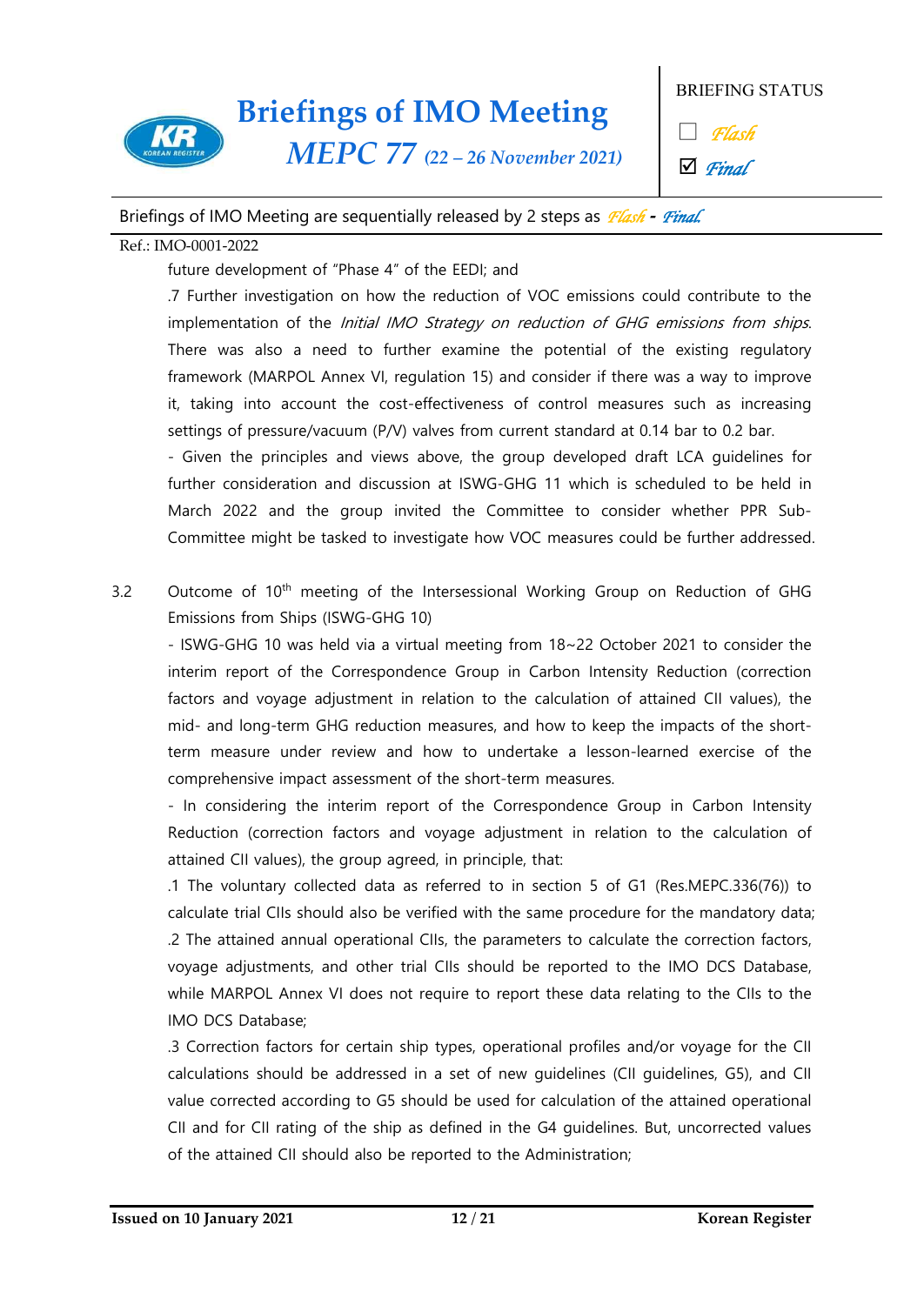

*MEPC 77 (22 – 26 November 2021)*

BRIEFING STATUS

□ *Flash*

þ *Final*

### Briefings of IMO Meeting are sequentially released by 2 steps as *Flash* **-** *Final.*

### Ref.: IMO-0001-2022

.4 Correction factors and voyage adjustments which may be specified in G5 should be used to calculate the attained CII as defined in G1 guidelines, but should not be applied to the reference CII values as defined in G2 guidelines; and

.5 New guidelines accompanying the short-term measures as well as updated draft SEEMP guidelines for including CII related should be completed by MEPC 78 ahead of entry into force of the revised MARPOL Annex VI on 1 November 2022.<br>- The group considered the following mid-term GHG reduction measures proposed, and

agreed to continue its consideration at ISWG-GHG 12 which is scheduled to be held in May 2022:

.1 Proposed three possible concepts for a regulatory mechanism: a fuel  $CO<sub>2</sub>/GHG$  limit; an emission cap and trading; and carbon intensity indicators and credit trading/fleet averaging, so as to achieve the overall ambitions of the Initial IMO GHG strategy;

.2 Future working arrangements to support the follow-up actions of the Initial Strategy (Establishment of a Standing Technical Group on reduction of GHG (ST-GHG));

.3 Proposed universal levy of 100 USD per  $CO<sub>2</sub>$ equivalent tonne to incentivize a rapid shift away from fossil fuel use by international shipping with upward ratchets in a five-yearly review cycle;

.4 Proposed measures to incentivize the use of low-carbon and zero-carbon fuels (GHG tax or levy of 250 to 400 USD per  $CO<sub>2</sub>$ equivalent tonne to become competitive with fossil fuels; cap-and-trade scheme for maritime GHG emissions; and low-GHG fuel standard);

.6 A regulatory package suggesting to demonstrate how a levy-based MBM, based on mandatory IMO climate contributions by ships, per tonne of  $CO<sub>2</sub>$  emitted, to an IMO Climate Fund, could be brought into effect quickly via adoption of a new chapter to Annex VI of MARPOL Convention;

.7 A low GHG fuel standard; and

.8 Combination of fuel GHG intensity limit and cap and trade system. - The group considered how to keep the impacts of the short-term measure under review and how to undertake a lesson-learned exercise of the comprehensive impact assessment of the short-term measures, and reached agreements as follows:

.1 Holding one or more ad-hoc Expert Workshop with a view to improving the impact assessment procedure (MEPC.1/Circ.885) as well as review the assumptions and methodologies for both assessing impacts on ships and on States was agreed;

.2 Conducting the lessons learned exercise in parallel with Phase I of the consideration of further GHG reduction measures relating to the mid- and long-term measures was agreed,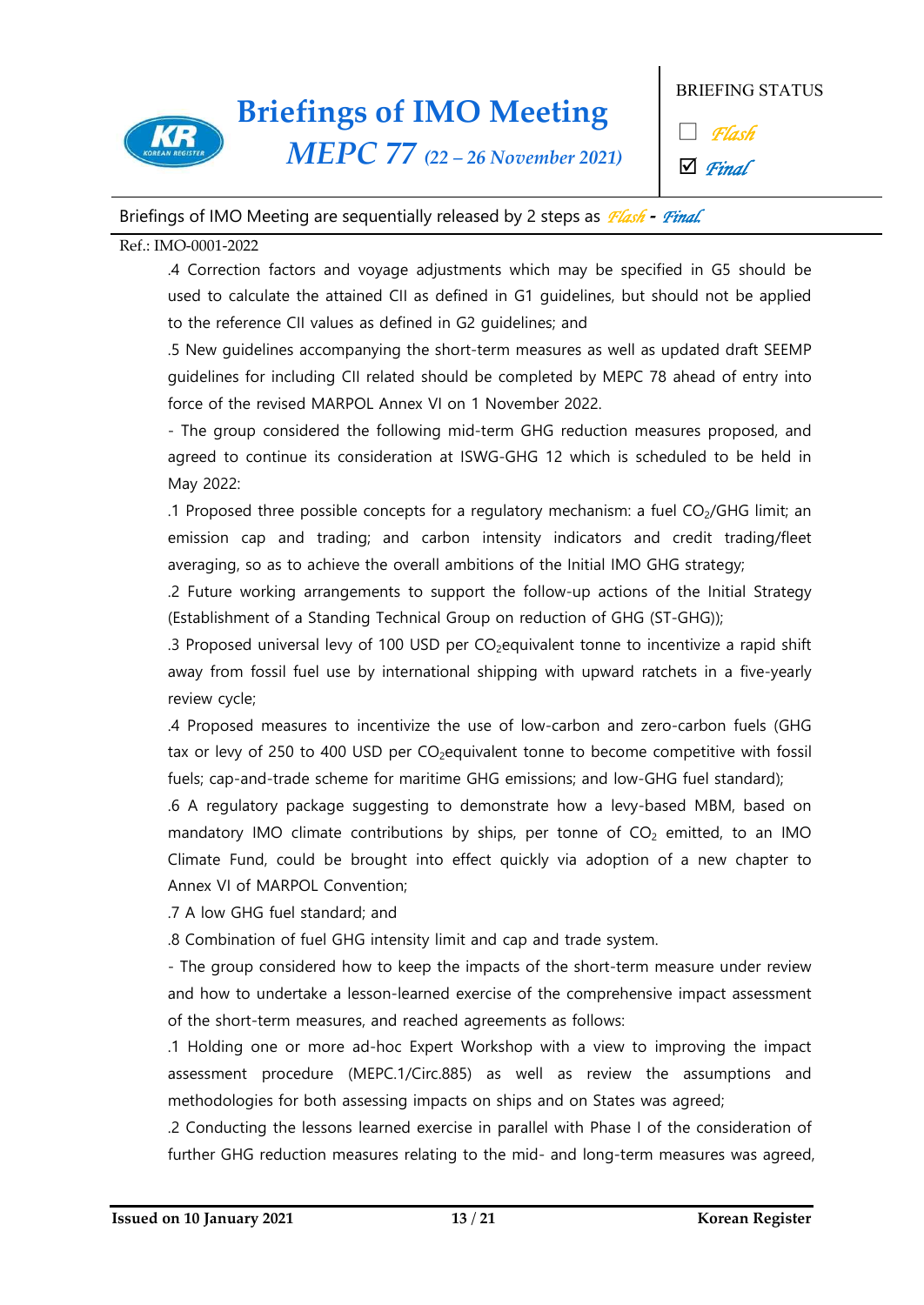

*MEPC 77 (22 – 26 November 2021)*

BRIEFING STATUS

□ *Flash*

þ *Final*

### Briefings of IMO Meeting are sequentially released by 2 steps as *Flash* **-** *Final.*

### Ref.: IMO-0001-2022

and the procedure contained in MEPC.1/Circ.885 regarding initial impact assessments would apply to Phase I of the work plan for development of mid- and long-term measure; and

.3 The possible areas for improvement of process include the role and function of Steering Committee as well as other relevant organizations such as World Bank for impact assessment and the involvement of UNCTAD for the comprehensive impact assessment. The methodologies to be used to conduct the assessment for "positive impact" as well as "disproportionately negative impact" are required.

3.3 Revision of the Initial IMO GHG Strategy and 2050 level of ambition<br>- MEPC 77 considered several proposals and information to revise the Initial IMO GHG Strategy and 2050 level of ambition as follows:

.1 Given that the current regulations in MARPOL Annex VI concerning reduction of GHG emissions from ships alone are insufficient to reduce GHG emissions to achieve the Paris Agreement temperature goals, a draft resolution stipulating that all GHG emissions from shipping industry should reach zero by no later than 2050 was proposed;

.2 Recalling the Committee previously agreed that the revision of the Initial IMO GHG Strategy at MEPC 77 and to adopt a revised strategy at MEPC 80 as well as the need to strengthen the levels of ambition for 2030 and 2050, a new introduction of level of ambition for 2040 on a trajectory to achieve zero emissions was proposed;

.3 In supporting the reinforcement of Initial IMO GHG Strategy, it must also take into account the constraints of developing countries, as appropriate, especially small island developing countries (SIDS) and least developed countries (LDCs), ensuring the needed technological cooperation and financial support;

.4 To achieve total annual  $CO<sub>2</sub>$  emissions of net zero by 2050, IMRB/F proposals should be approved for fund raising purposes to accelerate R&D of zero-carbon technologies; and

.5 Information of the work of IPCC and recent announcements by certain industry coalitions as well as evidence for investment and action already happening in zero emission fuel/shipping was provided.

- During discussion, MEPC 77 particularly considered a proposed resolution to update the ambition of the IMO's Initial GHG Strategy to zero GHG emissions by 2050 instead of the current 50% reduction of GHG levels from 2008 in 2050, which would have aligned with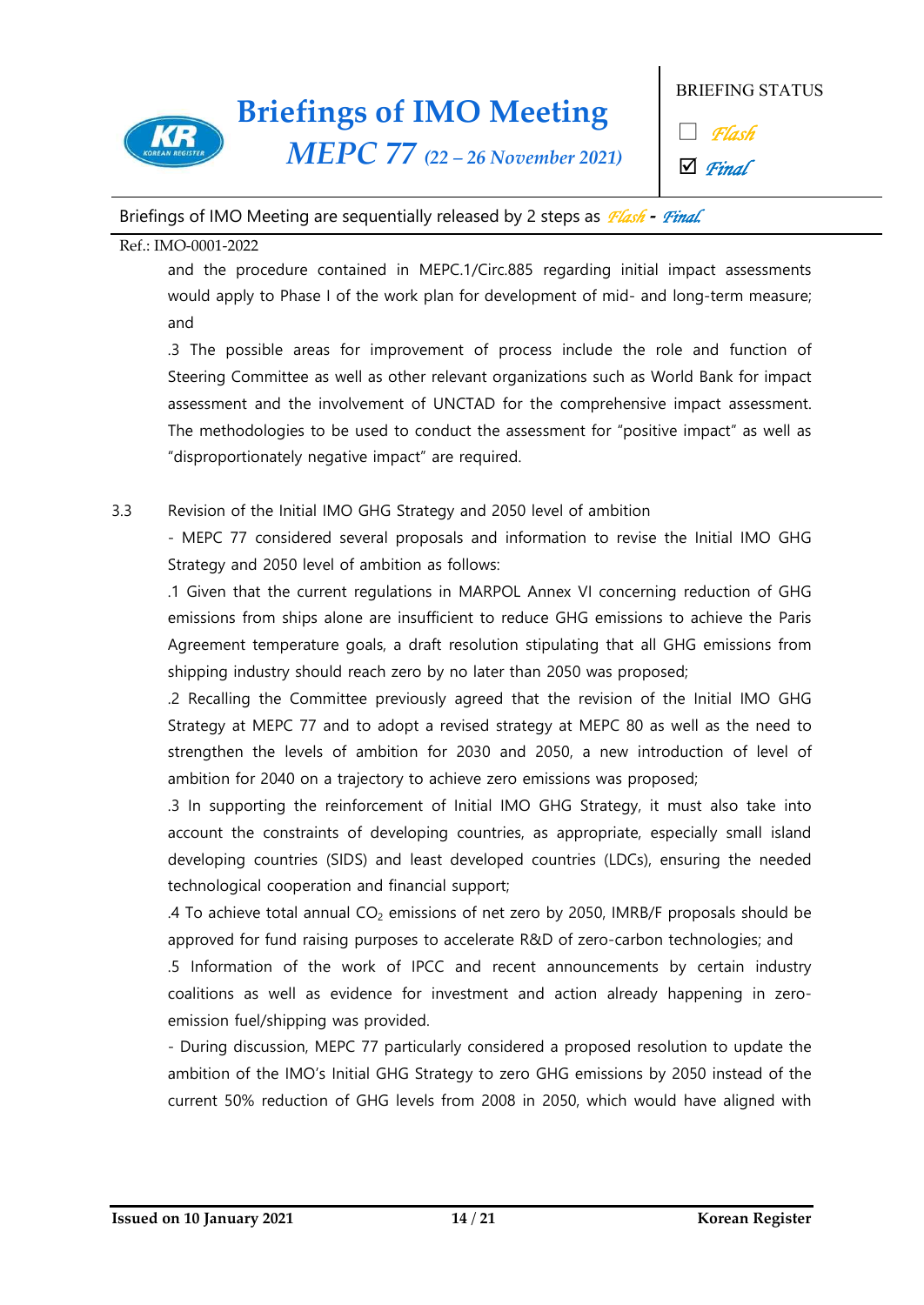

*MEPC 77 (22 – 26 November 2021)*

BRIEFING STATUS

□ *Flash*

þ *Final*

### Briefings of IMO Meeting are sequentially released by 2 steps as *Flash* **-** *Final.*

#### Ref.: IMO-0001-2022

the Paris Agreement and the Glasgow Climate Pact<sup>4</sup> reached at COP 26. The Committee could not reach a consensus on the proposed resolution although there was broad support, while agreed with the need to review and update the IMO Initial Strategy including its target, impact assessment and a review of fuel availabilities.<br>- In light of this, MEPC 77 agreed to initiate the revision of the Initial IMO Strategy on

Reduction of GHG Emissions from ships in accordance with the timeline described in the Programme of follow-up actions of the Initial IMO Strategy on Reduction of GHG Emissions from Ships and further agreed that a final draft of the Revised Strategy must be considered for adoption by MEPC 80 during Spring 2023.

### 3.4 International Maritime Research and Development Board (IMRB)

- Recalling that MEPC 75 considered a proposed development of a research and development (R&D) program to accelerate the introduction of low-carbon and zero carbon technologies and fuels, which includes the establishment of a non-governmental International Maritime Research and Development Board in charge of funding, overseeing and coordinating specific R&D projects, and an International Maritime Research Fund (IMRF) expected to raise approximately 5 billion USD over the 10 to 15 years life of the program via a mandatory R&D contribution of 2 USD per tonnes of fuel oil purchased for consumption, MEPC 76 further considered an updated proposal for the IMRB and its Fund suggesting draft amendments to MAPROL Annex VI and changes to address specific concerns and suggestions raised by some member States at MEPC 75, as well as a comprehensive impact assessment for the proposal.<br>- But, MEPC 76 noted the concerns over a universal levy per tonne of  $CO<sub>2</sub>$  emitted per

tonne of carbon-based fuel purchased that it did not adequately reflect the principle of Common but Differentiated Responsibilities and Respective Capabilities (CBDR-RC) and proposed IMRB/F were designed to only support R&D but not the deployment or uptake of alternative fuels, fuel production and bunkering infrastructures. - MEPC 77 continued the discussion on IMRB/F, with following updated proposals:

.1 Information on development of a prototype for an automated IMRF R&D contribution system which is intended to demonstrate that the proposed establishment of the IMRF

 $\overline{\phantom{a}}$ 

<sup>4</sup> The **Glasgow Climate Pact** which is an agreement reached at the 2021 United Nations Climate Change Conference (COP 26) is the first climate agreement explicitly planning to reduce unabated coal usage as well as a commitment to climate finance for developing countries. During COP 26, some declarations and pledges that would lead the shipping industry towards net zero emissions in 2050 such as Clydebank declaration, Declaration on zero emission shipping by 2050, CVF (Climate Vulnerable Forum) Dhaka-Glasgow declaration, etc. were presented.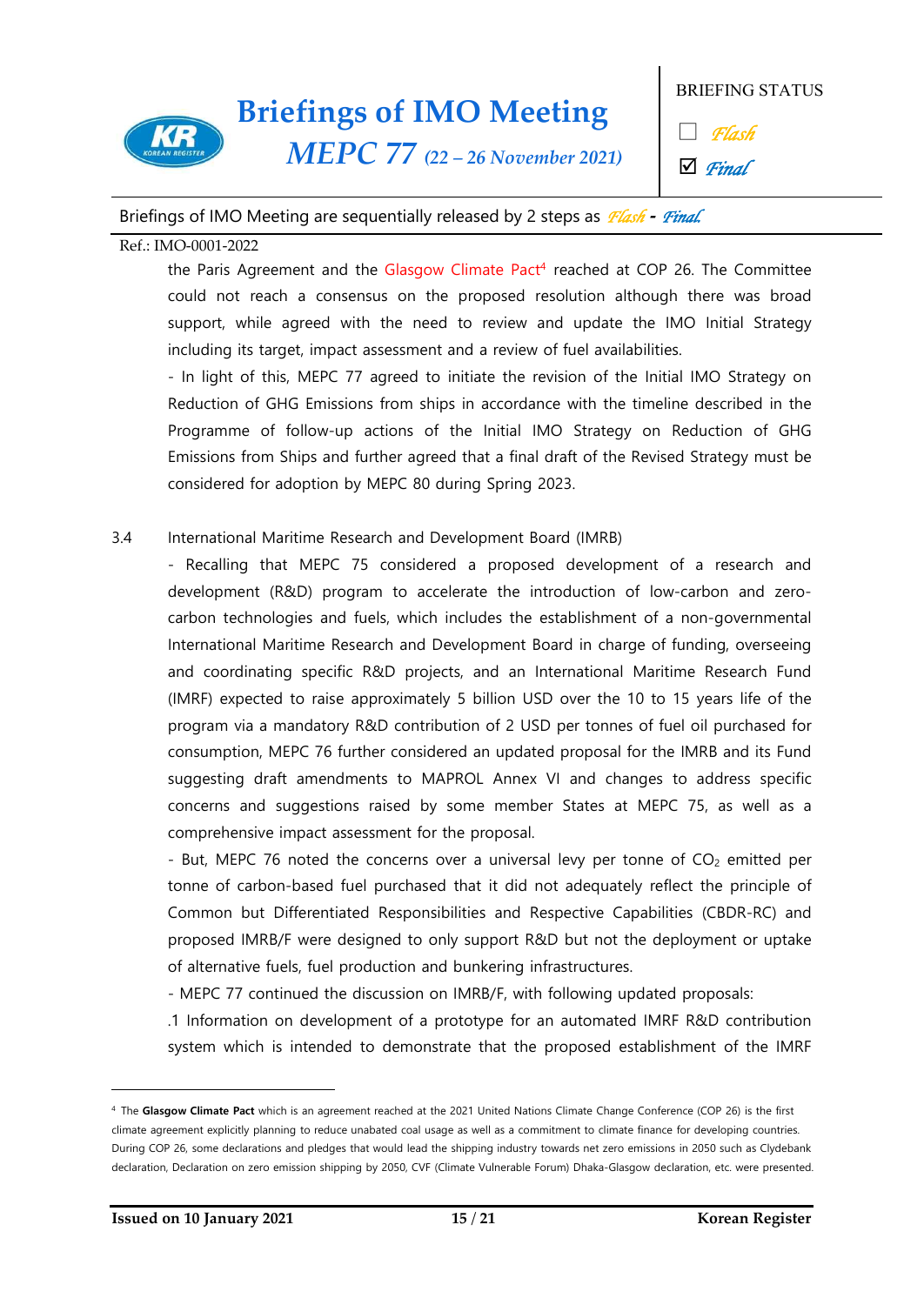

*MEPC 77 (22 – 26 November 2021)*

BRIEFING STATUS

□ *Flash*

þ *Final*

### Briefings of IMO Meeting are sequentially released by 2 steps as *Flash* **-** *Final.*

### Ref.: IMO-0001-2022

would involve minimal administrative burdens;

.2 An urgent need to accelerate R&D of zero-carbon technologies through the proposed establishment of an IMRB and the type of project IMRB might commission and coordinate, as well as a better understanding of the magnitude and complexity of the R&D projects needed to increase Technology Readiness Levels (TRLs) to the maturity required to achieve the current IMO level of ambition for 2050; and

.3 Intellectual property issues generated from IMBR projects in relation to ensuring equitable and fair access for the mutual benefit of all project partners and stakeholders, including member States, the shipping industry and other stakeholders.<br>- During discussion, MEPC 77 particularly noted the remaining concerns related to the

funding and information sharing, such as technology transfer, redistribution of funds,

governance mechanism and equal access to R&D results.<br>- In light of this, given the increased support for the proposal to establish an IMRB and associated fund, MEPC 77 agreed to instruct ISWG-GHG 12 to further consider this issue as part of its consideration of proposals for mid-term measures under Phase I of the work plan for development of mid- and long-term GHG reduction measures.

3.5 Revision of Data Collection System<br>- With respect to the information to be submitted to the IMO ship fuel oil consumption database, taking also into account that revised MARPOL Annex VI adopted by Res.MEPC.328(76) does not provide any provisions requiring to report the data related with the operational attained CII and its associated values to the IMO DCS Database, MEPC 77 considered proposals for improving current data reporting system as follows:

.1 Inclusion of information on the ship's required and attained Energy Efficiency Existing Ship Index (EEXI), Carbon Intensity Indicator (CII) values and rating in the IMO Data Collection System, as well as its corresponding amendments to Appendix IX of MARPOL Annex VI; and

.2 Public accessibility for a ship's attained CII and its associated rating. - After consideration, due to time constraints, MEPC 77 instructed ISWG-GHG 11 to further consider the proposals with a view to advising MEPC 78 on a way forward.

### **3.6 Considerations for ship owners, builders and related stakeholders**

Taking into account that the discussions on development of the guidelines for voyage adjustment and correction factors in relation to the calculation and rating of attained CII,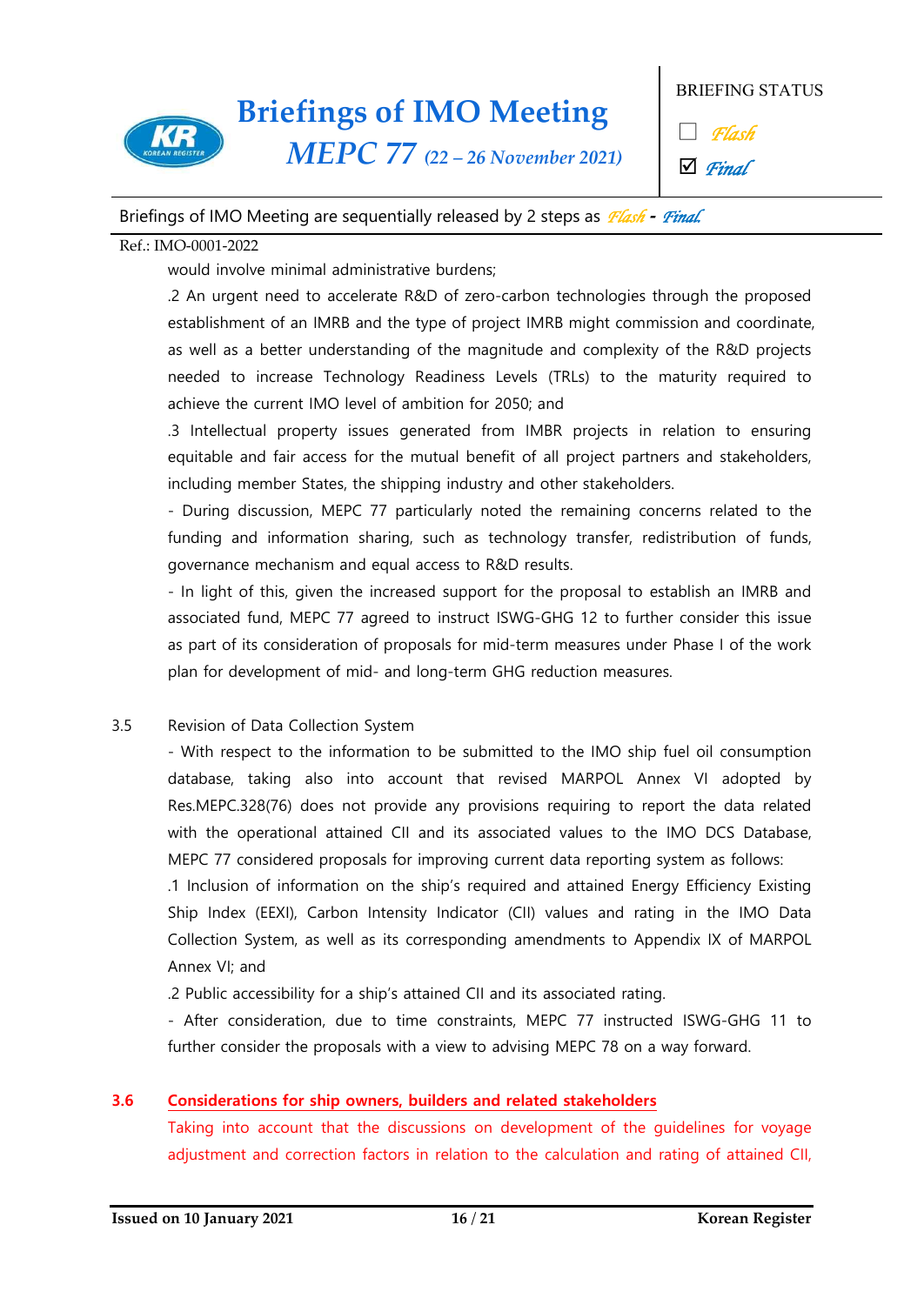

*MEPC 77 (22 – 26 November 2021)*

BRIEFING STATUS

□ *Flash*

þ *Final*

### Briefings of IMO Meeting are sequentially released by 2 steps as *Flash* **-** *Final.*

### Ref.: IMO-0001-2022

life cycle GHG for maritime fuels, and mid- and long-term measures for reduction of GHG from international shipping will be continued by future ISWG-GHG and MEPC meeting, readers are invited to note future discussion progress with following terms of references and agendas of ISWG-GHG:

### **- ISWG-GHG 11 (scheduled from 14 to 18 March 2022)**

.1 Development of draft lifecycle GHG and carbon intensity guidelines for maritime fuels (draft LCA guidelines);

.2 Further consideration of concrete proposals on how to keep the impacts of the shortterm measure under review;

.3 Lesson-learned exercise of the comprehensive impact assessment of the short-term measure; and

.4 Consideration of proposals for the revision of the ship fuel oil consumption Data Collection System (DCS)

### **- ISWG-GHG 12 (scheduled from 16 to 20 May 2022)**

.1 Consideration of the final report of the Correspondence Group on Carbon Intensity Reduction;

.2 Consideration of concrete proposals for mid- and long-term measures, as well as the proposal to establish an International Maritime Research Board (IMRB); and

.3 Consideration of the matter on how to address the increasing workload on reduction of GHG emissions from ships and proposals for possible alternative working arrangements.

### **4. Marine Plastic Litter from ships**

- MEPC 73 adopted Res.MEPC.310(73) containing an action plan for preventing marine plastic litter entering the oceans through ship-based activities, and the action plan includes various aspects such as reduction of marine plastic litter generated from fishing vessels, reduction of shipping's contribution to marine plastic litter and improvement of the effectiveness of port reception facilities and treatment in reducing marine plastic litter, etc.<br>- Under this plan, IMO will undertake a review of the Action Plan to assess the need for

updating actions and/or incorporating new actions to the plan annually and a

comprehensive review to assess the effectiveness of the actions after five years. - For the purpose of continuing the discussion, MEPC 77 considered several proposals for reinforcement of the measures to prevent and minimize marine plastic litter as follow: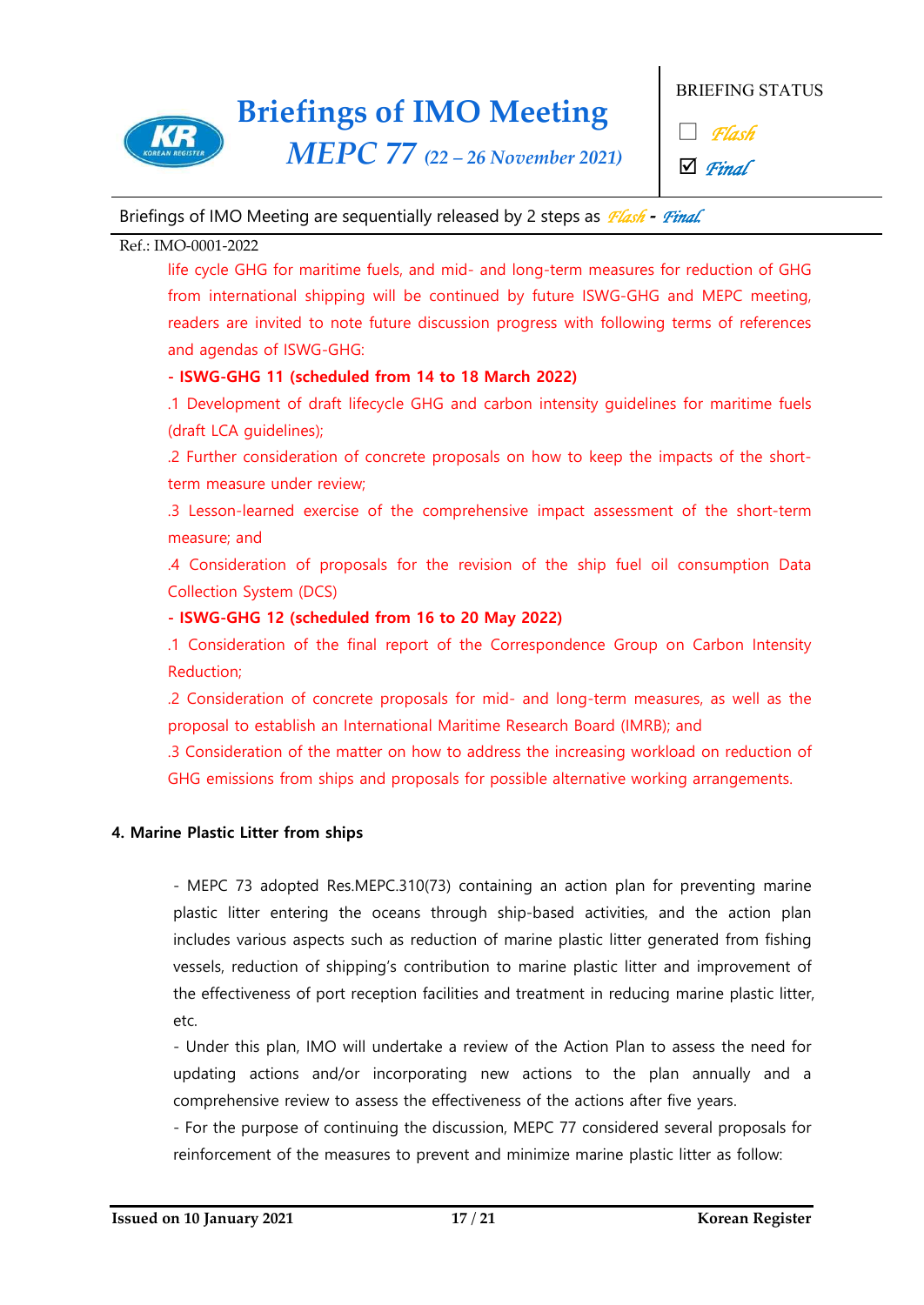

*MEPC 77 (22 – 26 November 2021)*

BRIEFING STATUS

□ *Flash*

þ *Final*

### Briefings of IMO Meeting are sequentially released by 2 steps as *Flash* **-** *Final.*

### Ref.: IMO-0001-2022

.1 Report of Correspondence Group on development of a Strategy to Address Marine Plastic Litter from Ships;

.2 Proposed amendments to regulations 10.3 and 10.3.6 of MARPOL Annex V to expand the obligation to carry a Garbage Record Bool to all ships of 100 GT and above;

.3 The need for further investigation into the prevalence and impact of microplastics from paints and anti-fouling coatings used on ships;

.4 Introduction of a new mandatory requirement on the marking of fishing gear with IMO Ship Identification Number to prevent abandoned, lost or otherwise discarded fishing gear (ALDFG), and the concerns over its legal and implementation aspects; and

.5 The need to establish international guidelines and requirements for loading, unloading and clear labelling of containers carrying plastic pellets, given the recent case of MV X-

Press Pearl.<br>- After consideration above progress and proposals, MEPC 77 agreed:

.1 The adoption of Res.MEPC.341(77) on the Strategy to address marine plastic litter from ships with following key elements:

- Reduction of marine plastic litter generated from, and retrieved by, fishing vessels;

- Reduction of shipping's contribution to marine plastic litter; and<br>- Improvement of the effectiveness of port reception facilities and treatment in reducing marine plastic litter.

.2 Regarding a proposal for making Garbage Record Book mandatory for ships of 100 GT and above, given the widespread support, to instruct PPR Sub-Committee to prepare draft amendments to MARPOL Annex V.

.3 Regarding impact of microplastics from paints and anti-fouling coatings used on ships, MEPC 77 noted the information provided.

.4 Regarding marking of fishing gear, given the concerns relating to the technical difficulties and legalities of doing so since fishing gear in use was not classed to garbage under current MARPOL Annex V, to instructed PPR Sub-Committee to further consider the potential regulatory (mandatory or recommendatory) options for promoting marking of fishing gears.

.5 Regarding the issues on the plastic pellets, MEPC 77 instructed to PPR and CCC Sub- Committee to further consider this matter with a view to advising the Committee on how best to proceed.

### **5. Reports of Sub-Committees**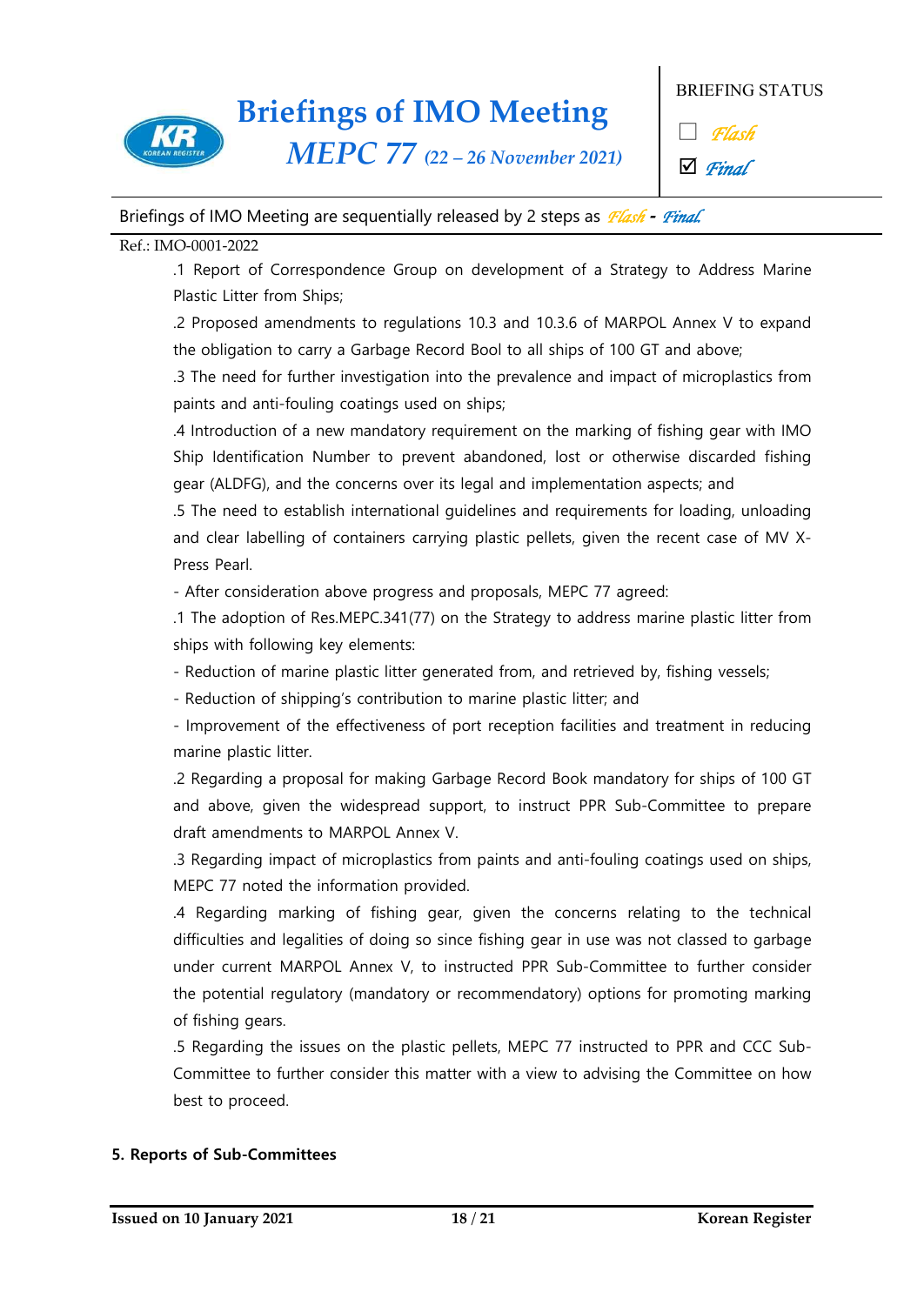

BRIEFING STATUS

□ *Flash*

þ *Final*

### Briefings of IMO Meeting are sequentially released by 2 steps as *Flash* **-** *Final.*

Ref.: IMO-0001-2022

### 5.1 Black Carbon emissions

- MEPC 77 considered proposals on the reduction of the impact on the Arctic of black carbon emissions from international shipping as follows:

.1 Updated proposed terms of reference for further work on the black carbon emission which include the development of non-mandatory guidelines on goal-based control measures to reduce black carbon emission, how to regulate or directly control of black carbon emission with the identified candidate control measures and a standardized sampling and measurement protocol to make accurate and comparable measurement;

.2 A proposal to prohibit the use of low sulphur HFO and any aromatic marine fuels, and a switchover to distillate fuels for ships operating in Arctic. This proposal was evidenced that blended low Sulphur residual fuels with a large proportion of aromatic compounds, which was designed to meet the IMO 2020 global 0.5% Sulphur limit, contribute to the production of black carbon emission; and

.3 As the contrary views, ban on low Sulphur HFO should not be supported as formation of black carbon is influenced by a number of factors which include engine design and load; average very low Sulphur fuel oils were more paraffinic in nature than the high Sulphur HFO they have replaced; and switching to marine diesel oil would increase global refinery CO<sub>2</sub> emissions by 17 million tonnes per year.<br>- During discussion, MEPC 77 particularly noted that PPR Sub-Committee invited to

submit the outcomes of additional Black Carbon measurement trials using different type of VLSFOs to identify the possible impact of fuel parameters such as aromatic content, and further invited ISO to provide the Sub-Committee or MEPC with updates to the review of ISO 8217 with a view to providing an approximate indication as to whether a fuel oil was more aromatic or more paraffinic.<br>- After consideration, MEPC 77 approved draft terms of reference for continuing the work

for remaining items referred to in paragraph 5.1.1 above and agreed to extend the target completion year to 2023.<br>- After extensive political and technical debates, as a voluntary nature, MEPC 77 adopted

Res.MEPC.342(77) containing a resolution consisting of following outstanding elements:

.1 Recognizing that Black Carbon is a potent short-lived contributor to climate warming, and as considered under Fourth IMO GHG Study's that a switch to distillate reduces Black Carbon emissions; and

.2 Encouraging member States and ship operators to voluntary use distillate or other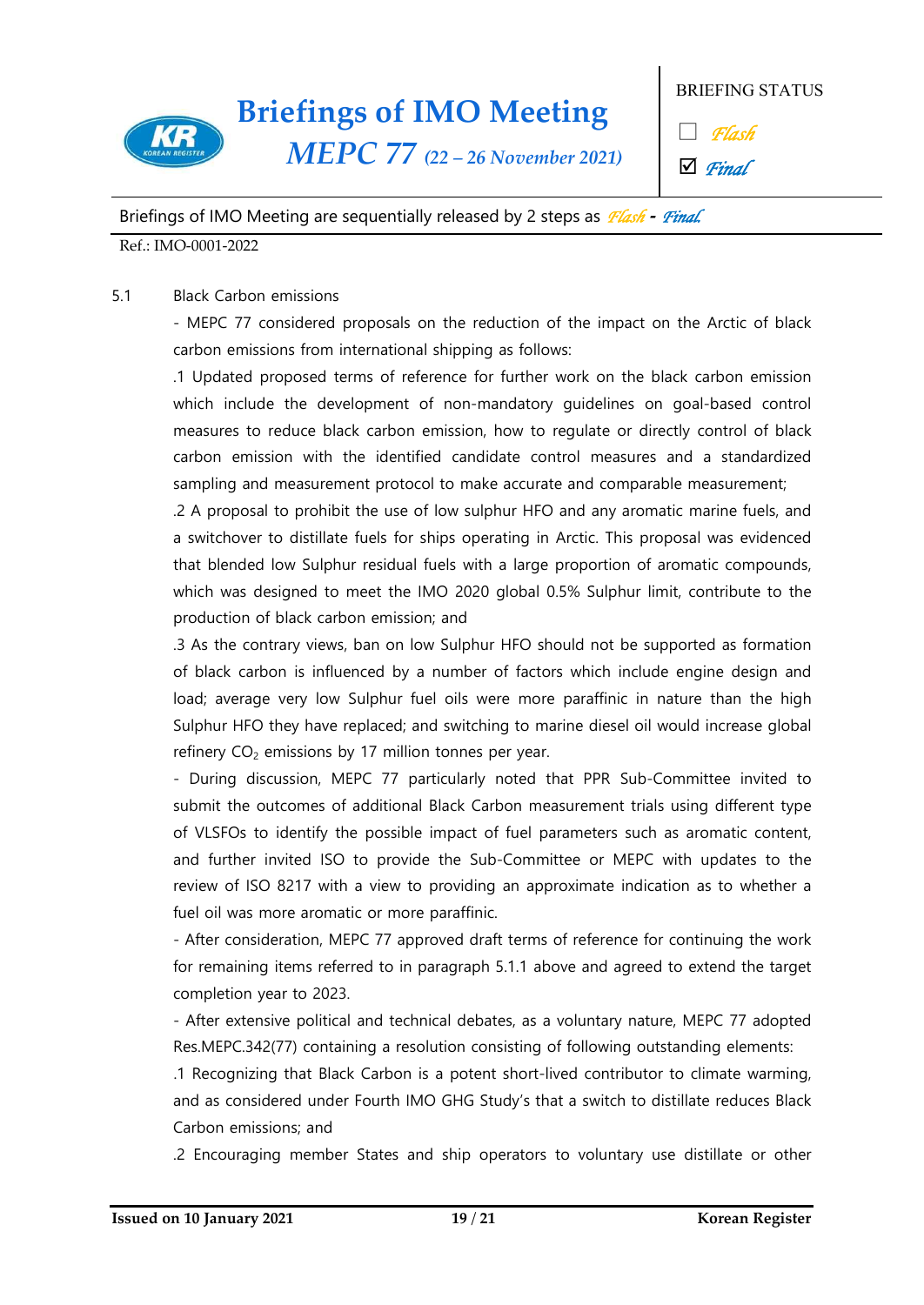

*MEPC 77 (22 – 26 November 2021)*

BRIEFING STATUS

□ *Flash*

þ *Final*

### Briefings of IMO Meeting are sequentially released by 2 steps as *Flash* **-** *Final.*

Ref.: IMO-0001-2022

cleaner alternative fuels or methods of propulsion that are safe for ships and could contribute to the reduction of Black Carbon emissions from ships when operating in or near the Arctic.

- 5.2 Proposed amendments to MARPOL Annex II GESAMP hazard evaluation procedure - MEPC 77 approved, with a view to adoption at MEPC 78, draft amendments to the Guidelines for the categorization of noxious liquid substances in Appendix I of MARPOL Annex II. This was to reflect two changes in the GESAMP Hazard Profile, namely sub categorization of column C3 and the reassignment column E1, in accordance with the finalized GESAMP Reports and Studies No.102.
- 5.3 Draft amendments to Chapter 2 of the IBC Code and regulation 28 of MARPOL Annex I - MEPC 77 approved, with a view to adoption at MEPC 78, draft amendments to Chapter 2 of the IBC Code and regulation 28 of MARPOL Annex I in relation to the unified requirements on watertight doors for cargo ships. It has been revised to align the SOLAS and MSC.1/Circ.1572/Rev.1, taking into account the types of watertight doors (Remotely operated sliding door, Sliding door, Hinged door) fitted on watertight bulkhead for cargo ships depend on the frequency of use while at sea (Used, Normally closed, Permanently closed), but regulation 28.3.1 of MARPOL Annex I for oil tankers and regulation 2.9.2 of IBC Code for chemical tankers only stated as to remotely operated sliding door as used while at sea. In addition, it was decided to apply it to all ships (new and existing ship) taking into account the amendments will have no impact on existing ships.

### **5.4 Considerations for ship owners, builders and related stakeholders**

- Regarding the resolution urging the use of distillate fuel oil when operating in or near the Arctic referred in paragraph 5.1 above, it should be noted that countries of Arctic community may require their flagged ships or ships calling at their port areas to use distillate fuel oil mandatorily as per their national legislation, while the resolution is in the form of voluntary nature from a legal perspective of IMO Convention. Thus, relevant parties for the ships operating in or near the Arctic are invited to closely follow up the national requirements or port regulations from the countries of Arctic community, if any.

### **6. New work programme**